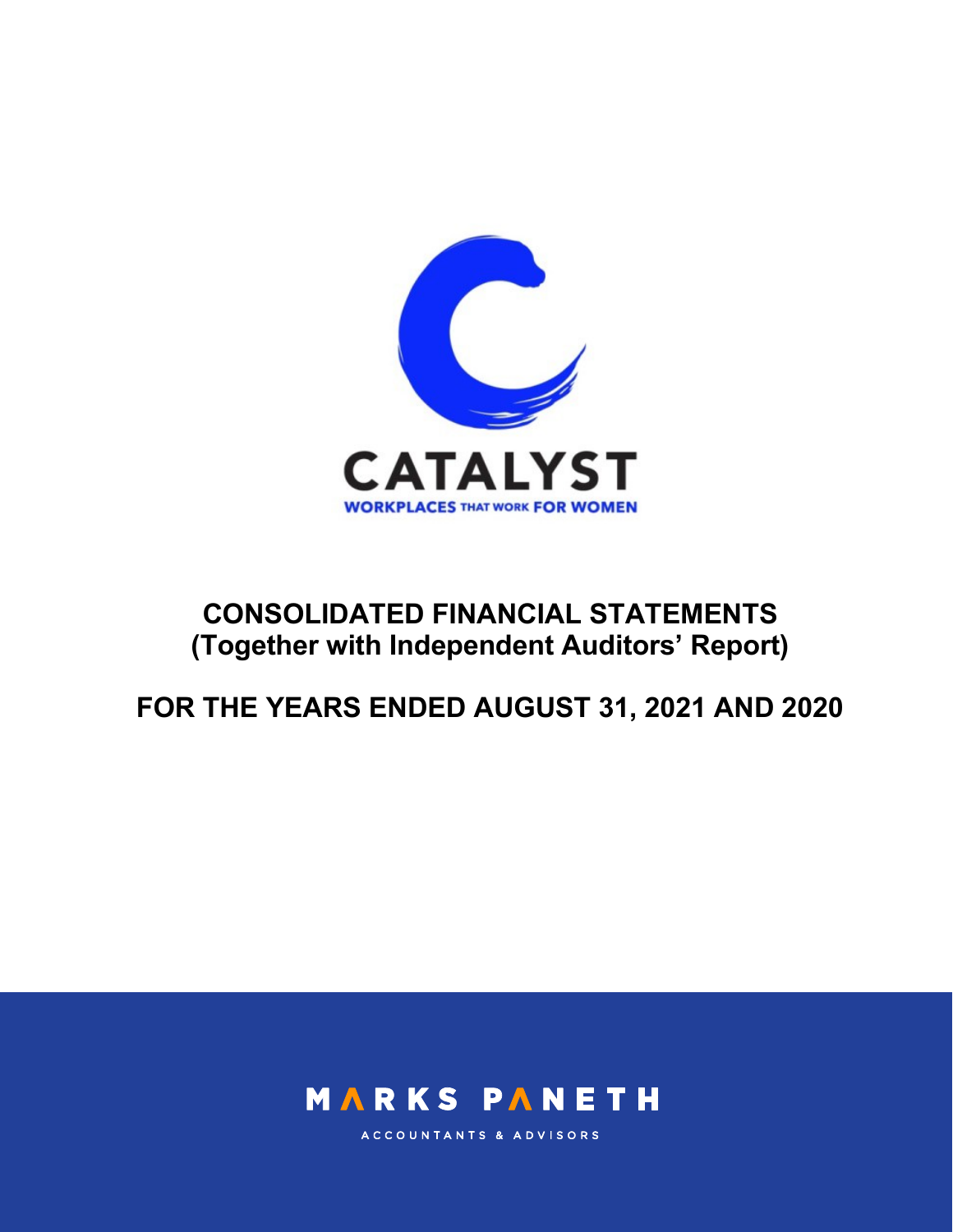# CATALYST INC.

# CONSOLIDATED FINANCIAL STATEMENTS (Together with Independent Auditors' Report)

# FOR THE YEARS ENDED AUGUST 31, 2021 AND 2020

# **CONTENTS**

#### na di Page de La Caractería de la Caractería de la Caractería de la Caractería de la Caractería de la Caracterí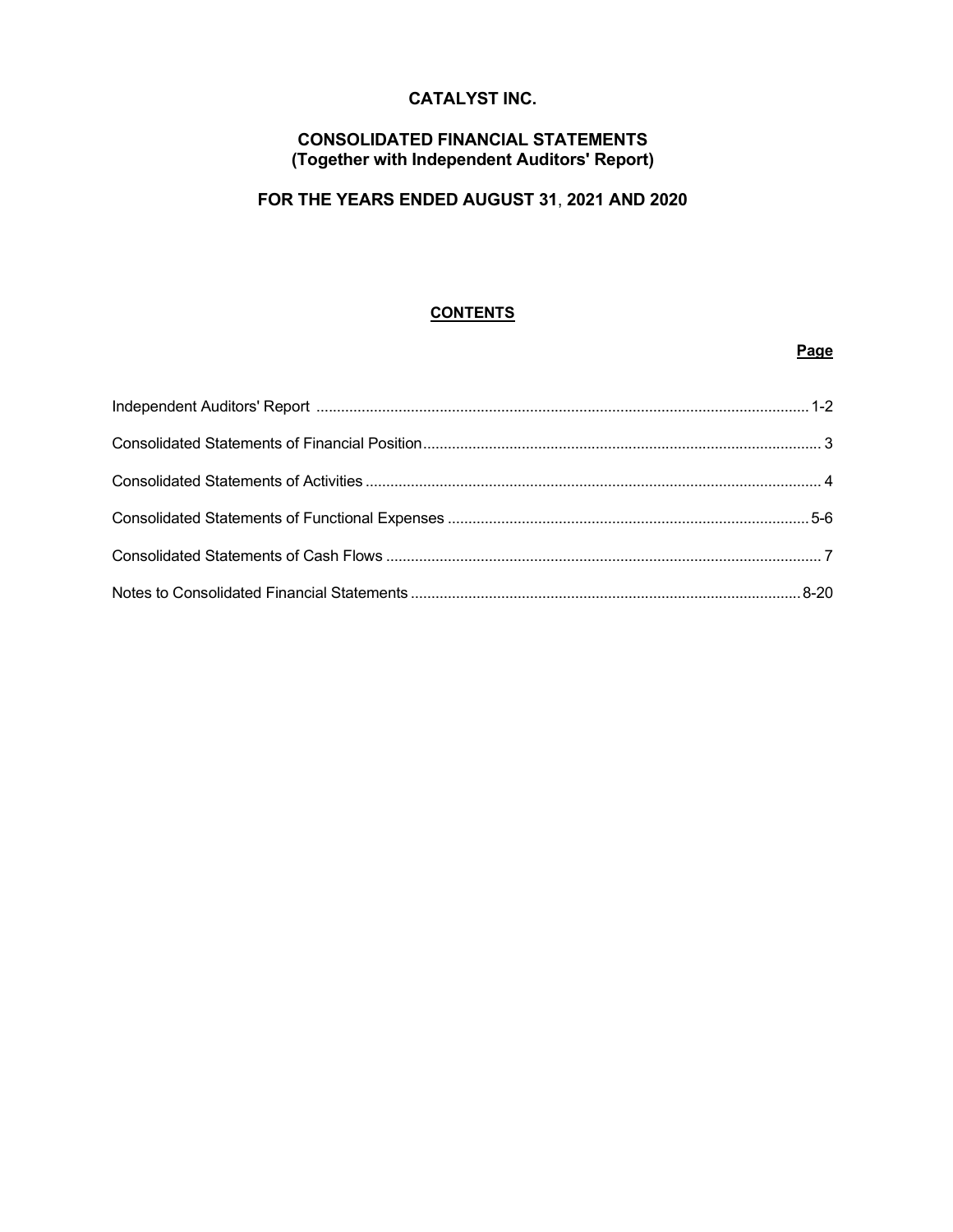Marks Paneth LLP 685 Third Avenue New York, NY 10017 P 212.503.8800 F 212.370.3759 markspaneth.com

# INDEPENDENT AUDITORS' REPORT

The Board of Directors of Catalyst Inc.

We have audited the accompanying consolidated financial statements of Catalyst Inc. ("Catalyst"), which comprise the consolidated statements of financial position as of August 31, 2021 and 2020, and the related consolidated statements of activities, functional expenses and cash flows for the years then ended, and the related notes to the consolidated financial statements.

#### Management's Responsibility for the Consolidated Financial Statements

Management is responsible for the preparation and fair presentation of these consolidated financial statements in accordance with accounting principles generally accepted in the United States of America; this includes the design, implementation and maintenance of internal control relevant to the preparation and fair presentation of the consolidated financial statements that are free from material misstatement, whether due to fraud or error.

#### Auditors' Responsibility

Our responsibility is to express an opinion on these consolidated financial statements based on our audits. We did not audit the financial statements for the years ended August 31, 2021 and 2020, of Catalyst Canada, Inc., a controlled subsidiary, whose financial statements reflect total assets of 15% and 12% of consolidated assets at August 31, 2021 and 2020, respectively, and total revenues constituting 12% and 7%, respectively, of consolidated revenues for the years then ended. Those statements were prepared in accordance with Canadian accounting standards for not-for-profit organizations and were audited by other auditors, whose report has been furnished to us. We have applied audit procedures on the conversion adjustments to the financial statements of Catalyst Canada, Inc., which conform those financial statements to accounting principles generally accepted in the United States of America. Those statements were audited by other auditors in accordance with Canadian generally accepted auditing standards, whose report has been furnished to us, and our opinion, insofar as it relates to the amounts included for Catalyst Canada, Inc., as of and for the years ended August 31, 2021 and 2020, is based solely on the report of other auditors, and additional audit procedures to meet the relevant requirements of auditing standards generally accepted in the United States of America performed by the other auditors. We conducted our audits in accordance with auditing standards generally accepted in the United States of America. Those standards require that we plan and perform the audit to obtain reasonable assurance about whether the consolidated financial statements are free from material misstatement.

An audit involves performing procedures to obtain audit evidence about the amounts and disclosures in the consolidated financial statements. The procedures selected depend on the auditor's judgment, including the assessment of the risks of material misstatement of the consolidated financial statements, whether due to fraud or error. In making those risk assessments, the auditor considers internal control relevant to the entity's preparation and fair presentation of the consolidated financial statements in order to design audit procedures that are appropriate in the circumstances, but not for the purpose of expressing an opinion on the effectiveness of the entity's internal control. An audit also includes evaluating the appropriateness of accounting policies used and the reasonableness of significant accounting estimates made by management, as well as evaluating the overall presentation of the consolidated financial statements.

We believe that the audit evidence we have obtained is sufficient and appropriate to provide a basis for our audit opinion.

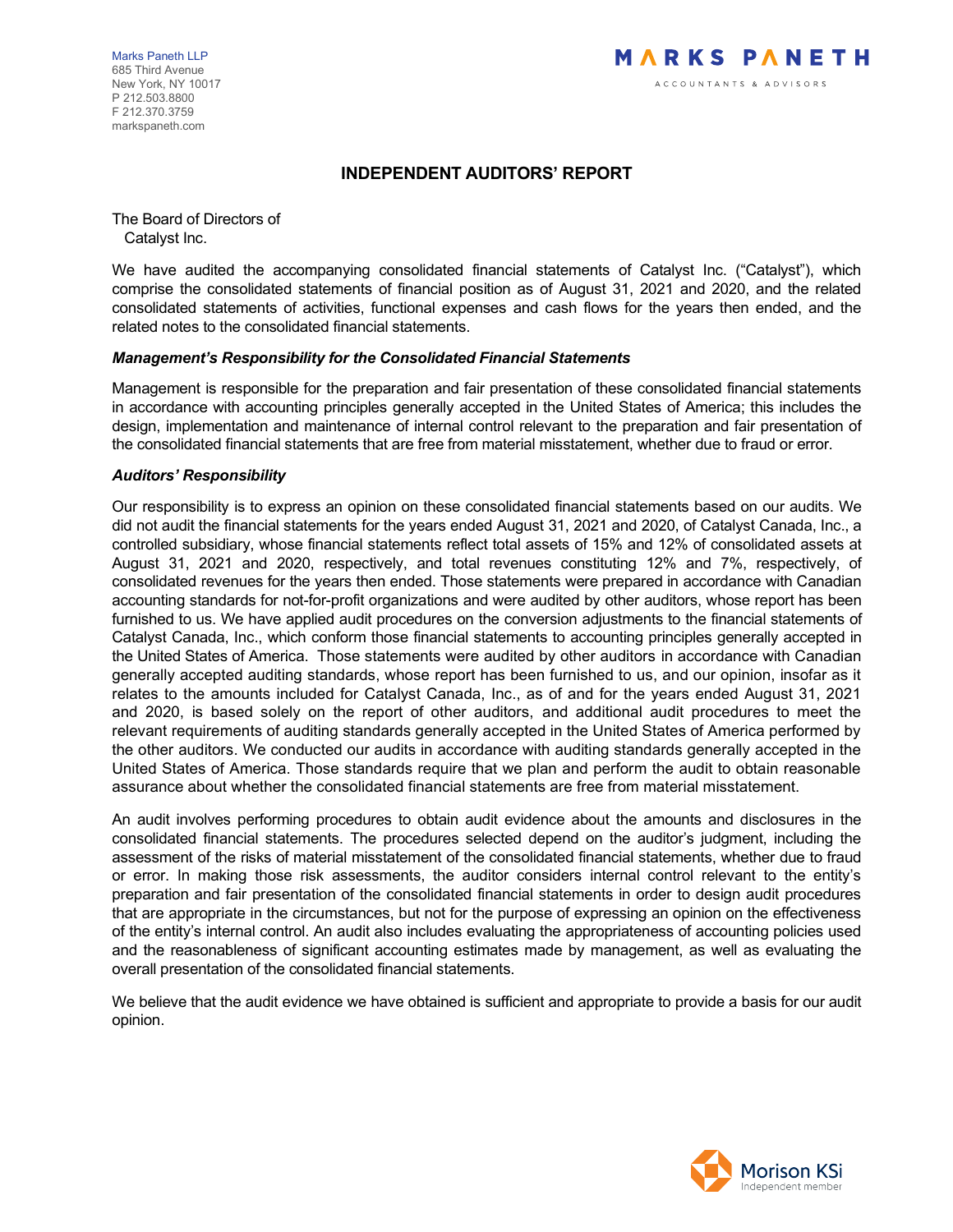#### **Opinion**

In our opinion, based on our audits and the report of the other auditors, the consolidated financial statements referred to above present fairly, in all material respects, the consolidated financial position of Catalyst Inc. as of August 31, 2021 and 2020, and the changes in their net assets and their cash flows for the years then ended in accordance with accounting principles generally accepted in the United States of America.

Markes Pareth LLP

New York, NY February 23, 2022



ACCOUNTANTS & ADVISORS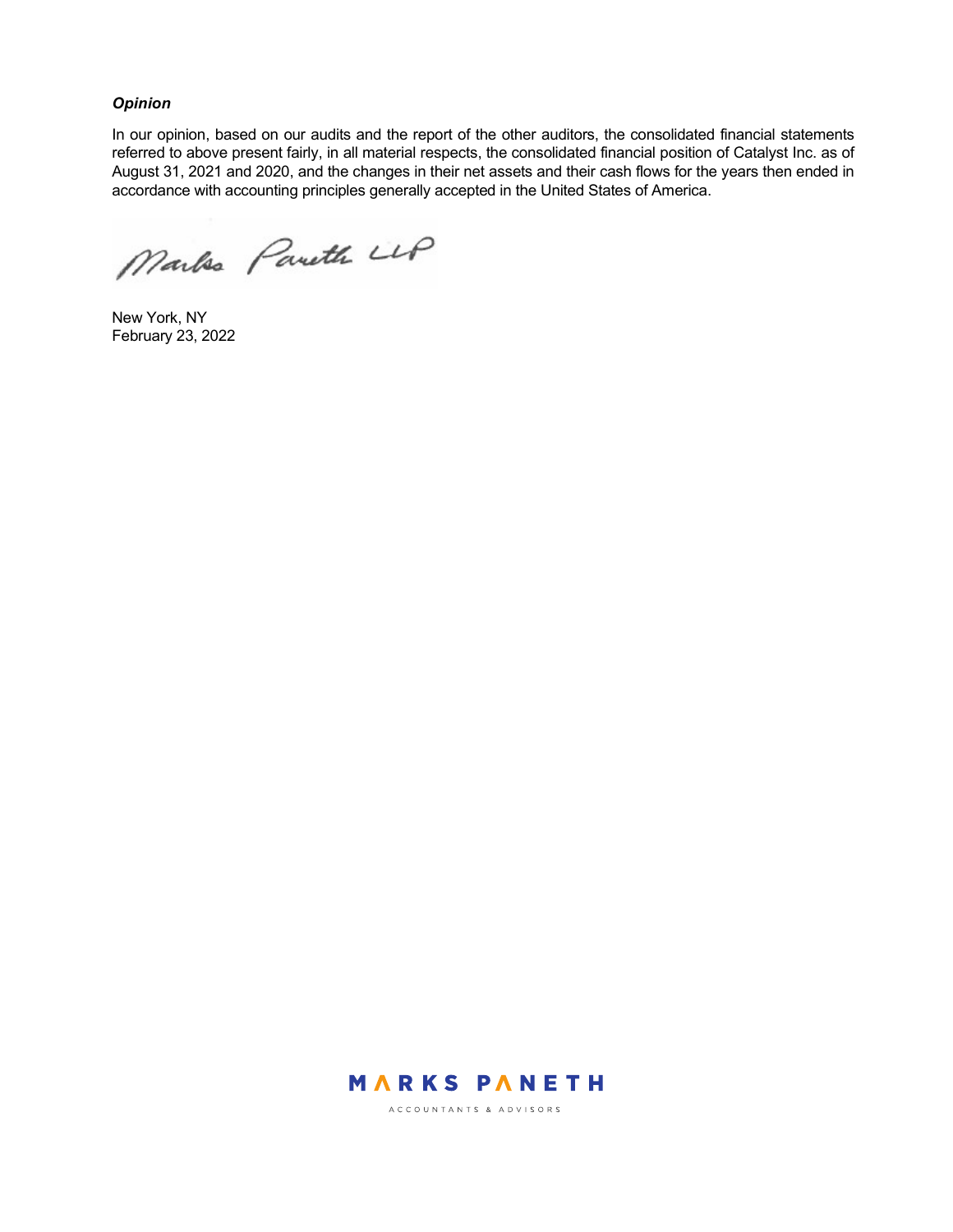# **CATALYST INC. CONSOLIDATED STATEMENTS OF FINANCIAL POSITION AS OF AUGUST 31, 2021 AND 2020**

|                                                                                                       |    | 2021                  | 2020                  |
|-------------------------------------------------------------------------------------------------------|----|-----------------------|-----------------------|
| <b>ASSETS</b>                                                                                         |    |                       |                       |
| Cash (Notes 2G and 13)                                                                                | \$ | 8,748,423             | \$<br>6,154,282       |
| Grants and contributions receivable, net (Notes 2F and 4)<br>Accounts and other receivables (Note 2F) |    | 18,094,912<br>838,754 | 20,088,710<br>510,656 |
| Investments (Notes 2D, 6 and 13)                                                                      |    | 27,653,532            | 25,235,168            |
| Prepaid expenses and other assets                                                                     |    | 423,065               | 343,391               |
| Letter of credit (Note 11D)                                                                           |    | 112,086               | 112,086               |
| Property and equipment, net (Notes 2E, 2H, 5 and 9)                                                   |    | 998,803               | 1,191,909             |
| <b>TOTAL ASSETS</b>                                                                                   | S. | 56,869,575            | \$<br>53,636,202      |
|                                                                                                       |    |                       |                       |
| <b>LIABILITIES</b>                                                                                    |    |                       |                       |
| Accounts payable and accrued expenses (Note 11F)                                                      | \$ | 2,141,243             | \$<br>1,972,299       |
| Deferred revenue (Note 2J)                                                                            |    | 575,227               | 723,284               |
| Deferred rent obligation (Notes 2I and 11)                                                            |    | 914,304               | 996,885               |
| Paycheck Protection Program refundable advance (Note 7)                                               |    | 1,560,812             | 1,560,812             |
| <b>TOTAL LIABILITIES</b>                                                                              |    | 5,191,586             | 5,253,280             |
| <b>COMMITMENTS AND CONTINGENCIES (Note 11)</b>                                                        |    |                       |                       |
| NET ASSETS (Notes 2C and 8)                                                                           |    |                       |                       |
| <b>Without Donor Restrictions</b>                                                                     |    |                       |                       |
| Invested in property and equipment                                                                    |    | 998,803               | 1,191,909             |
| Operations                                                                                            |    | 18,958,866            | 11,514,326            |
|                                                                                                       |    | 19,957,669            | 12,706,235            |
| <b>With Donor Restrictions</b>                                                                        |    | 31,720,320            | 35,676,687            |
| <b>TOTAL NET ASSETS</b>                                                                               |    | 51,677,989            | 48,382,922            |
| <b>TOTAL LIABILITIES AND NET ASSETS</b>                                                               | \$ | 56,869,575            | \$<br>53,636,202      |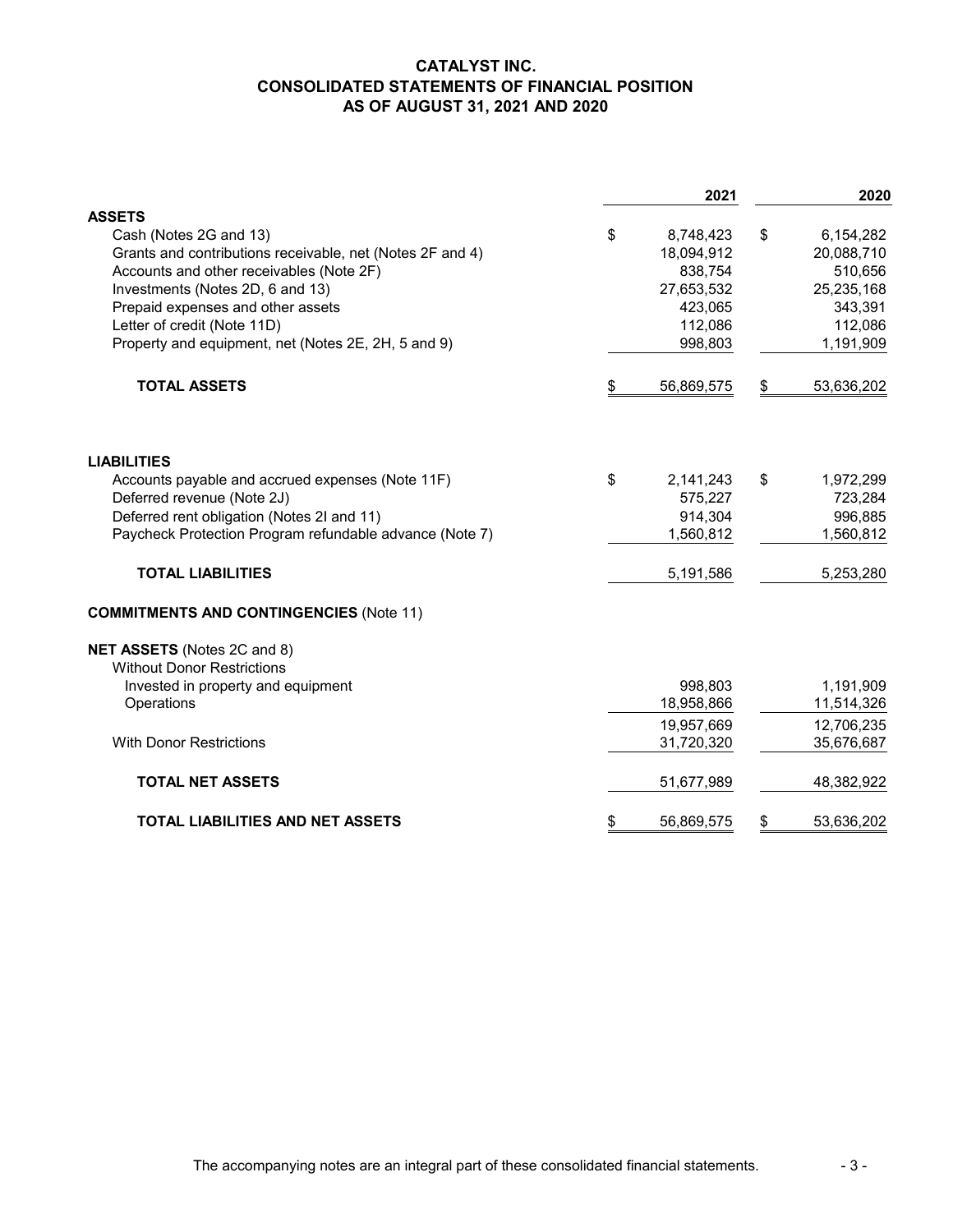#### **CATALYST INC. CONSOLIDATED STATEMENTS OF ACTIVITIES FOR THE YEARS ENDED AUGUST 31, 2021 AND 2020**

|                                                                   | For the Year Ended August 31, 2021 |                           |                           |      | For the Year Ended August 31, 2020 |    |                           |                           |  |              |
|-------------------------------------------------------------------|------------------------------------|---------------------------|---------------------------|------|------------------------------------|----|---------------------------|---------------------------|--|--------------|
|                                                                   |                                    | Without                   | With                      |      | <b>Total</b>                       |    | Without                   | With                      |  | <b>Total</b> |
|                                                                   |                                    | <b>Donor Restrictions</b> | <b>Donor Restrictions</b> |      | 2021                               |    | <b>Donor Restrictions</b> | <b>Donor Restrictions</b> |  | 2020         |
| <b>REVENUE AND SUPPORT:</b>                                       |                                    |                           |                           |      |                                    |    |                           |                           |  |              |
| Contributions and grants (Note 2C)                                | \$                                 | 11,161,032 \$             | 3,466,138                 | - \$ | 14,627,170                         | \$ | 8,664,117 \$              | 13,300,795 \$             |  | 21,964,912   |
| Special events revenue (Note 2M)                                  |                                    |                           |                           |      |                                    |    | 3,663,200                 | 170,000                   |  | 3,833,200    |
| Donated services and assets (Notes 2E, 2H and 9)                  |                                    | 910,595                   |                           |      | 910,595                            |    | 1,014,326                 |                           |  | 1,014,326    |
| Consulting income (Note 2K)                                       |                                    | 539,988                   |                           |      | 539,988                            |    | 380.776                   |                           |  | 380,776      |
| Conference and other events (Note 2K)                             |                                    | 1,843,506                 |                           |      | 1,843,506                          |    | 236,694                   |                           |  | 236,694      |
| Honoraria and other (Note 2K)                                     |                                    | 802,861                   |                           |      | 802,861                            |    | 427,511                   |                           |  | 427,511      |
| LEI (formerly UBIL) Workshops and Site License (Note 2K)          |                                    | 2,108,561                 |                           |      | 2,108,561                          |    | 663,545                   |                           |  | 663,545      |
| MARC Workshops (Note 2K)                                          |                                    | 1,334,205                 |                           |      | 1,334,205                          |    | 1,757,733                 |                           |  | 1,757,733    |
| Paycheck Protection Program grant (Note 7)                        |                                    | 1,560,812                 |                           |      | 1,560,812                          |    |                           |                           |  |              |
| Employee Retention Credit (Note 12)                               |                                    | 309,543                   |                           |      | 309,543                            |    |                           |                           |  |              |
| Interest and dividend income (Notes 2D and 6)                     |                                    | 135,888                   | 227,413                   |      | 363,301                            |    | 206,802                   | 227,413                   |  | 434,215      |
| Realized and unrealized gain on investments, net (Notes 2D and 6) |                                    | 2,004,659                 | 467,079                   |      | 2,471,738                          |    | 280,029                   | 1,214,585                 |  | 1,494,614    |
| Net assets released from restrictions (Notes 2C and 8)            |                                    | 8,116,997                 | (8, 116, 997)             |      |                                    |    | 6,513,765                 | (6,513,765)               |  |              |
| <b>TOTAL REVENUE AND SUPPORT</b>                                  |                                    | 30,828,647                | (3,956,367)               |      | 26,872,280                         |    | 23,808,498                | 8,399,028                 |  | 32,207,526   |
| <b>EXPENSES (Note 2N):</b><br>Program services:                   |                                    |                           |                           |      |                                    |    |                           |                           |  |              |
| National education                                                |                                    | 1,618,396                 |                           |      | 1,618,396                          |    | 1,828,121                 |                           |  | 1,828,121    |
| Global brand and strategic communications                         |                                    | 3.110.920                 |                           |      | 3.110.920                          |    | 3.951.271                 |                           |  | 3,951,271    |
| Research                                                          |                                    | 2,208,155                 |                           |      | 2,208,155                          |    | 2,242,729                 |                           |  | 2,242,729    |
| Community and convening (formerly global events)                  |                                    | 1,657,774                 |                           |      | 1,657,774                          |    | 1,356,563                 |                           |  | 1,356,563    |
| Learning and advisory services                                    |                                    | 4,674,153                 |                           |      | 4,674,153                          |    | 3,917,854                 |                           |  | 3,917,854    |
| Information center and services                                   |                                    | 1,811,919                 | $\overline{a}$            |      | 1,811,919                          |    | 2,150,059                 |                           |  | 2,150,059    |
| <b>Total program services</b>                                     |                                    | 15,081,317                | $\blacksquare$            |      | 15,081,317                         |    | 15,446,597                |                           |  | 15,446,597   |
| <b>Supporting services:</b>                                       |                                    |                           |                           |      |                                    |    |                           |                           |  |              |
| Finance and administration                                        |                                    | 4,191,645                 |                           |      | 4.191.645                          |    | 4.598.141                 |                           |  | 4.598.141    |
| Development                                                       |                                    | 4,304,251                 | $\blacksquare$            |      | 4,304,251                          |    | 4,048,814                 |                           |  | 4,048,814    |
| <b>Total supporting services</b>                                  |                                    | 8,495,896                 | $\blacksquare$            |      | 8,495,896                          |    | 8,646,955                 |                           |  | 8,646,955    |
| <b>TOTAL EXPENSES</b>                                             |                                    | 23,577,213                |                           |      | 23,577,213                         |    | 24,093,552                |                           |  | 24,093,552   |
| <b>CHANGE IN NET ASSETS</b>                                       |                                    | 7,251,434                 | (3,956,367)               |      | 3,295,067                          |    | (285, 054)                | 8,399,028                 |  | 8,113,974    |
| Net assets - beginning of year                                    |                                    | 12,706,235                | 35,676,687                |      | 48,382,922                         |    | 12,991,289                | 27,277,659                |  | 40,268,948   |
| NET ASSETS - END OF YEAR                                          | \$                                 | 19,957,669 \$             | 31,720,320                | -\$  | 51,677,989                         | \$ | 12,706,235 \$             | 35,676,687 \$             |  | 48,382,922   |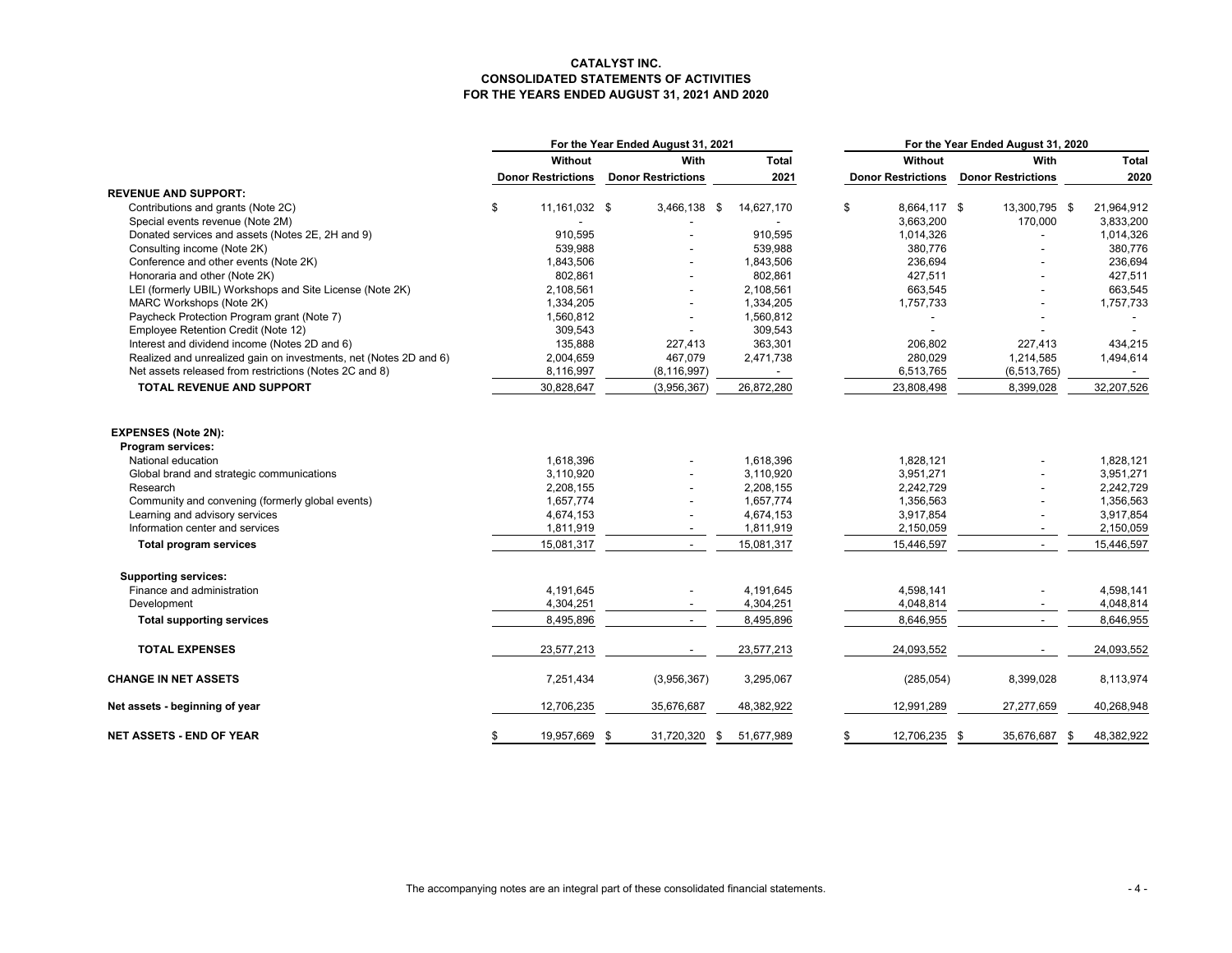#### **CATALYST INC. CONSOLIDATED STATEMENT OF FUNCTIONAL EXPENSES FOR THE YEAR ENDED AUGUST 31, 2021 (With Comparative Totals for 2020)**

|                                        | For the Year Ended August 31, 2021 |                                                        |                          |                                    |                                             |                                                     |                                            |                                         |                          |                                               |               |               |
|----------------------------------------|------------------------------------|--------------------------------------------------------|--------------------------|------------------------------------|---------------------------------------------|-----------------------------------------------------|--------------------------------------------|-----------------------------------------|--------------------------|-----------------------------------------------|---------------|---------------|
|                                        | <b>Program Services</b>            |                                                        |                          |                                    |                                             |                                                     |                                            | <b>Supporting Services</b>              |                          |                                               |               |               |
|                                        | <b>National</b><br>Education       | <b>Global Brand</b><br>and Strategic<br>Communications | Research                 | <b>Community and</b><br>Convening* | Learning<br>and Advisory<br><b>Services</b> | Information<br><b>Center and</b><br><b>Services</b> | <b>Total</b><br>Program<br><b>Services</b> | <b>Finance</b><br>and<br>Administration | <b>Development</b>       | <b>Total</b><br>Supporting<br><b>Services</b> | Total<br>2021 | Total<br>2020 |
| <b>OPERATING EXPENSES:</b>             |                                    |                                                        |                          |                                    |                                             |                                                     |                                            |                                         |                          |                                               |               |               |
| Salaries, benefits and payroll taxes   | 768,751 \$                         | 1,783,314                                              | 674.178 \$<br>- S        | 918,378 \$                         | 2,755,834 \$                                | 1,021,760                                           | 8,922,215 \$                               | 2,946,056 \$                            | 3,296,653 \$             | 6,242,709 \$                                  | 15, 164, 924  | 14,503,643    |
| Professional fees (Notes 2E and 9)     | 709,768                            | 862,445                                                | 172,205                  | 480,281                            | 1,298,665                                   | 113,809                                             | 3,637,173                                  | 611,697                                 | 208,252                  | 819,949                                       | 4,457,122     | 5,211,733     |
| Pension expense (Note 10)              | 52,401                             | 121,921                                                | 99,672                   | 47,606                             | 174,694                                     | 60,934                                              | 557,228                                    | 161,147                                 | 220,086                  | 381,233                                       | 938.461       | 778,927       |
| Occupancy (Note 11C)                   | 23,187                             | 99,754                                                 | 129,753                  | 56,976                             | 163,643                                     | 77,216                                              | 550,529                                    | 94,292                                  | 186,658                  | 280,950                                       | 831,479       | 871,628       |
| Printing, typesetting and design       | $\overline{\phantom{0}}$           | 8,830                                                  | $\overline{\phantom{a}}$ | 44,747                             | 40,915                                      | $\sim$                                              | 94,492                                     | 4,400                                   | $\overline{\phantom{0}}$ | 4.400                                         | 98,892        | 115,848       |
| Supplies                               | 2,729                              | 189                                                    | 1,081                    | 661                                | 895                                         | 3,393                                               | 8,948                                      | 714                                     | 2,618                    | 3.332                                         | 12,280        | 32,821        |
| Postage and shipping                   | 251                                | 571                                                    | 1,152                    | 646                                | 1.648                                       | 1,381                                               | 5.649                                      | 1.622                                   | 3,534                    | 5.156                                         | 10,805        | 18,612        |
| Books and subscriptions                | 30,885                             | 112,990                                                | 7,009                    | 2,821                              | 3.616                                       | 38,907                                              | 196,228                                    | 8,442                                   | 4.738                    | 13,180                                        | 209,408       | 174,680       |
| Meetings, conferences and travel       | 9,823                              | 3,977                                                  | 5,929                    | 2,305                              | 3,620                                       | 931                                                 | 26,585                                     | 1,998                                   | 1,761                    | 3.759                                         | 30,344        | 411,748       |
| Repairs and maintenance                | 1,068                              | 52,834                                                 | 45,688                   | 47,387                             | 104,772                                     | 382,013                                             | 633,762                                    | 114,439                                 | 63,584                   | 178,023                                       | 811.785       | 516,897       |
| Telephone                              | $\sim$                             | $\overline{\phantom{0}}$                               | $\overline{\phantom{a}}$ |                                    | $\sim$                                      | 39,153                                              | 39,153                                     |                                         | $\overline{\phantom{0}}$ | $\sim$                                        | 39,153        | 89,341        |
| Depreciation and amortization (Note 5) | 9,453                              | 39,174                                                 | 46,496                   | 17,667                             | 57,892                                      | 31,114                                              | 201,796                                    | 61,225                                  | 64,128                   | 125,353                                       | 327.149       | 360,959       |
| Conference expense                     | $\overline{\phantom{a}}$           | $\sim$                                                 | $\overline{\phantom{a}}$ | $\sim$                             | $\overline{\phantom{0}}$                    | $\sim$                                              | $\overline{\phantom{0}}$                   | $\sim$                                  | $\sim$                   | $\overline{\phantom{0}}$                      | $\sim$        | 129,725       |
| Uncollectable contributions            | $\overline{\phantom{a}}$           |                                                        | $\overline{\phantom{a}}$ |                                    | <b>.</b>                                    |                                                     |                                            | 35,672                                  | 183,503                  | 219,175                                       | 219,175       | 266,226       |
| Other                                  | 10,080                             | 24,921                                                 | 24,992                   | 38,299                             | 67,959                                      | 41,308                                              | 207,559                                    | 149,941                                 | 68,736                   | 218,677                                       | 426,236       | 610,764       |
| <b>TOTAL EXPENSES</b>                  | \$1,618,396                        | 3,110,920                                              | 2,208,155 \$<br>-S       | 1,657,774                          | 4,674,153                                   | 1,811,919                                           | \$ 15,081,317 \$                           | 4,191,645                               | 4,304,251                | 8,495,896<br>- 96                             | 23,577,213    | 24,093,552    |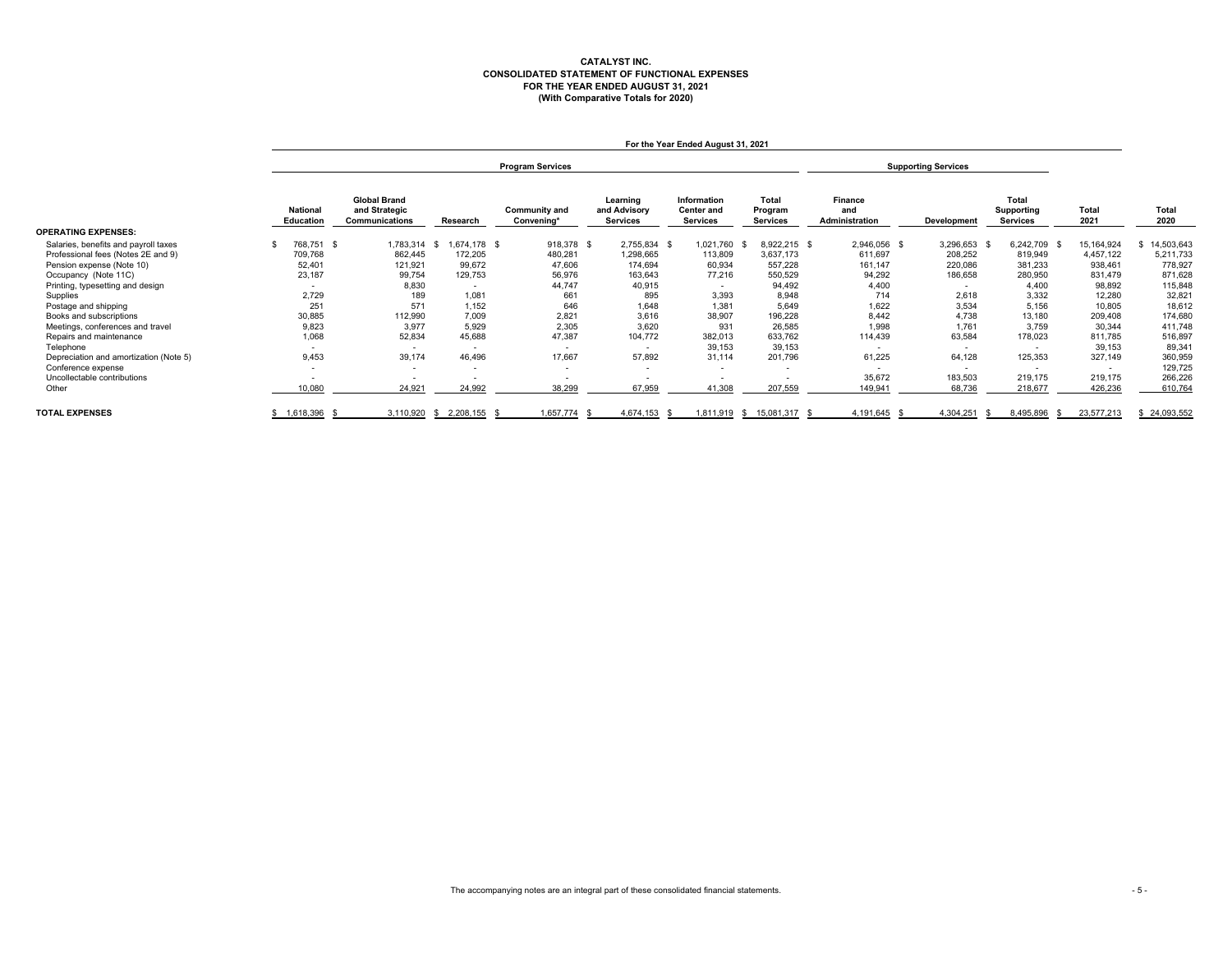# **CATALYST, INC. CONSOLIDATED STATEMENT OF FUNCTIONAL EXPENSES FOR THE YEAR ENDED AUGUST 31, 2020**

|                                                                            | For the Year Ended August 31, 2020  |                                                               |                                 |                    |                                             |                                                     |                                     |                                  |                                   |                                        |                                 |
|----------------------------------------------------------------------------|-------------------------------------|---------------------------------------------------------------|---------------------------------|--------------------|---------------------------------------------|-----------------------------------------------------|-------------------------------------|----------------------------------|-----------------------------------|----------------------------------------|---------------------------------|
|                                                                            | <b>Program Services</b>             |                                                               |                                 |                    |                                             |                                                     | <b>Supporting Services</b>          |                                  |                                   |                                        |                                 |
|                                                                            | <b>National</b><br><b>Education</b> | <b>Global Brand</b><br>and Strategic<br><b>Communications</b> | Research                        | Global<br>Events   | Learning<br>and Advisory<br><b>Services</b> | Information<br><b>Center and</b><br><b>Services</b> | Total<br>Program<br><b>Services</b> | Finance<br>and<br>Administration | Development                       | <b>Total</b><br>Supporting<br>Services | Total<br>2020                   |
| <b>OPERATING EXPENSES:</b>                                                 |                                     |                                                               |                                 |                    |                                             |                                                     |                                     |                                  |                                   |                                        |                                 |
| Salaries, benefits and payroll taxes<br>Professional fees (Notes 2E and 9) | \$<br>865,933<br>784,634            | 1,782,604<br>- \$<br>1,694,685                                | 1,445,561 \$<br>- \$<br>332,731 | 872,599<br>113,961 | 2,231,213 \$<br>- \$<br>1,117,987           | .196,314<br>156,213                                 | 8,394,224 \$<br>4,200,211           | 3,178,393 \$<br>554,495          | 2,931,026<br>457,027              | 6,109,419<br>1,011,522                 | 14,503,643<br>- \$<br>5,211,733 |
| Pension expense (Note 10)                                                  | 59,393                              | 84,599                                                        | 85,166                          | 59,167             | 97,589                                      | 66,207                                              | 452,121                             | 146,119                          | 180,687                           | 326,806                                | 778,927                         |
| Occupancy (Note 11C)                                                       | 27,981                              | 117,956                                                       | 101,582                         | 51,414             | 142,430                                     | 85,500                                              | 526,863                             | 164,788                          | 179,977                           | 344,765                                | 871,628                         |
| Printing, typesetting and design<br>Supplies                               | $\overline{\phantom{a}}$<br>1,925   | 5.740<br>2.450                                                | 550<br>1,933                    | 61,008<br>2,968    | 48,000<br>3,557                             | 550<br>12,520                                       | 115,848<br>25,353                   | $\sim$<br>3,115                  | $\overline{\phantom{a}}$<br>4,353 | $\overline{\phantom{a}}$<br>7,468      | 115,848<br>32,821               |
| Postage and shipping                                                       | 311                                 | 3,359                                                         | 1.675                           | 4,029              | 2,352                                       | 1.523                                               | 13,249                              | 2.770                            | 2,593                             | 5,363                                  | 18,612                          |
| Books and subscriptions<br>Meetings, conferences and travel                | 17,887<br>50,975                    | 51,604<br>33,328                                              | 1,955<br>111,313                | 2,866<br>20,077    | 2,696<br>63,424                             | 34,713<br>19,933                                    | 111,721<br>299,050                  | 54,082<br>7.666                  | 8,877<br>105,032                  | 62,959<br>112,698                      | 174,680<br>411,748              |
| Repairs and maintenance                                                    | 2,528                               | 6.170                                                         | 61,115                          | 2,883              | 6,878                                       | 368,848                                             | 448,422                             | 59,863                           | 8,612                             | 68,475                                 | 516,897                         |
| Telephone<br>Depreciation and amortization (Note 5)                        | 1,695<br>11,989                     | 1,091<br>48,796                                               | 1,302<br>41,195                 | 2,003<br>17,418    | 1.703<br>63,331                             | 74,795<br>39,338                                    | 82,589<br>222,067                   | 1,224<br>74,480                  | 5,528<br>64,412                   | 6,752<br>138,892                       | 89,341<br>360,959               |
| Conference expense                                                         | $\overline{\phantom{a}}$            | $\overline{\phantom{a}}$                                      | 27,104                          | 102,621            | $\overline{\phantom{a}}$                    | $\overline{\phantom{a}}$                            | 129,725                             |                                  | $\sim$                            | $\sim$                                 | 129,725                         |
| Uncollectable contributions<br>Other                                       | 2,870                               | 118,889                                                       | 29,547                          | 43,549             | 136,694                                     | 93,605                                              | $\overline{\phantom{a}}$<br>425,154 | 219,859<br>131,287               | 46,367<br>54,323                  | 266,226<br>185,610                     | 266,226<br>610,764              |
| <b>TOTAL EXPENSES</b>                                                      | 1,828,121                           | 3,951,271                                                     | 2,242,729<br>- 55               | 1,356,563<br>- SS  | 3,917,854                                   | 2,150,059                                           | 15,446,597<br>-S                    | 4,598,141<br>- \$                | 4,048,814                         | 8,646,955                              | \$24,093,552                    |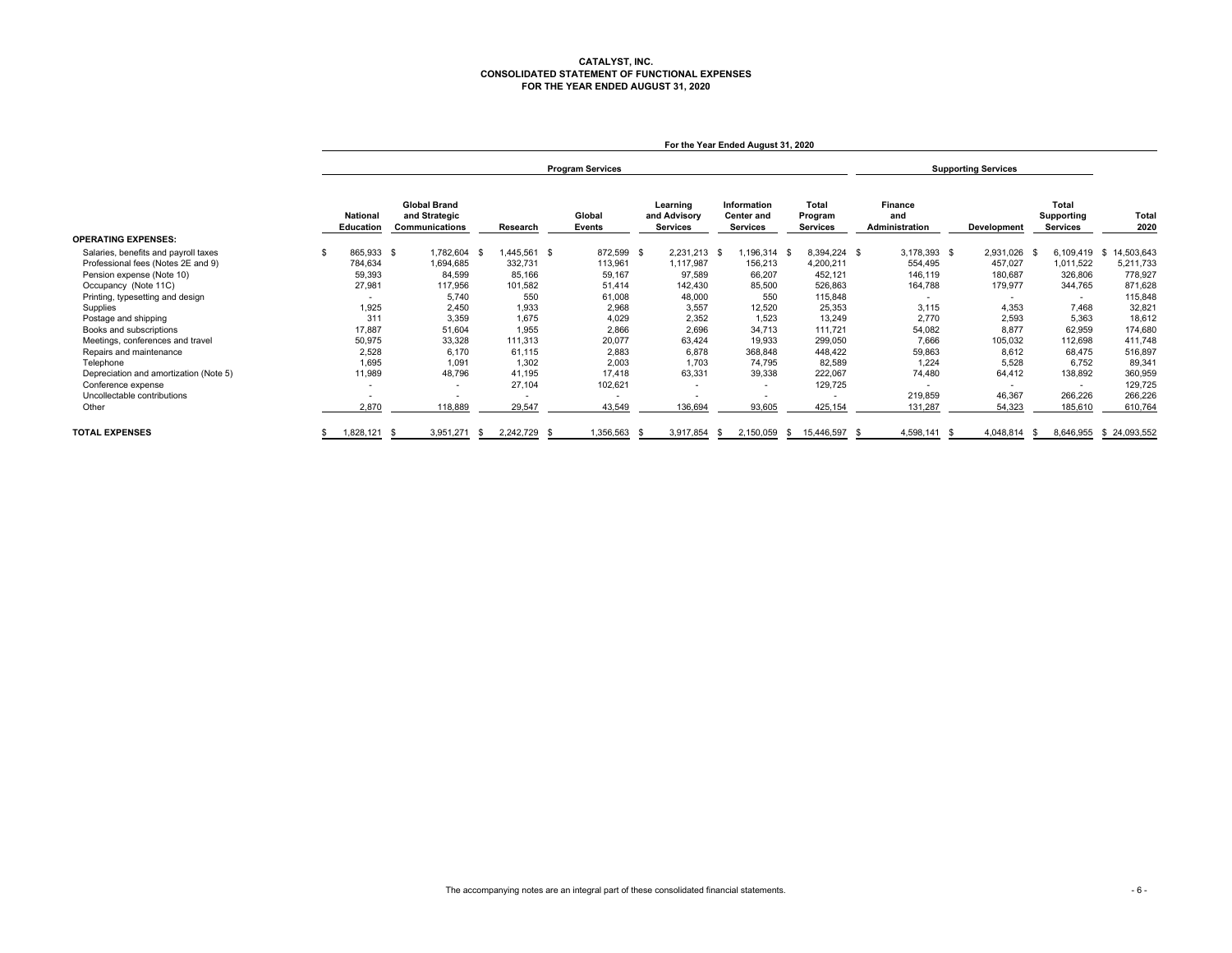# **CATALYST, INC. CONSOLIDATED STATEMENTS OF CASH FLOWS FOR THE YEARS ENDED AUGUST 31, 2021 AND 2020**

|                                                                                                | 2021            | 2020                   |
|------------------------------------------------------------------------------------------------|-----------------|------------------------|
| <b>CASH FLOWS FROM OPERATING ACTIVITIES:</b><br>Change in net assets                           | \$<br>3,295,067 | \$<br>8,113,974        |
|                                                                                                |                 |                        |
| Adjustments to reconcile change in net assets to<br>net cash provided by operating activities: |                 |                        |
| Depreciation and amortization                                                                  | 327,149         | 360,959                |
| Realized gain on investment sales                                                              | (3,668,090)     | (596, 344)             |
|                                                                                                | 1,036,297       |                        |
| Unrealized loss (gain) on investments<br>Write off of uncollectable contributions              | 219,174         | (1,018,924)<br>266,226 |
| Change in discount on contributions receivable                                                 | (107, 857)      | 79,174                 |
| Contributed property and equipment                                                             |                 | (119, 259)             |
| Subtotal                                                                                       | 1,101,740       | 7,085,806              |
|                                                                                                |                 |                        |
| Changes in operating assets and liabilities:<br>(Increase) or decrease in assets:              |                 |                        |
| Grants and contributions receivable                                                            | 1,882,481       | (6,463,474)            |
| Accounts and other receivables                                                                 | (328,098)       | 890,098                |
| Prepaid expenses and other assets                                                              | (79, 674)       | (9, 144)               |
| Increase or (decrease) in liabilities:                                                         |                 |                        |
| Accounts payable and accrued expenses                                                          | 168,944         | 536,914                |
| Deferred revenue                                                                               | (148, 057)      | 417,997                |
| Deferred rent obligation                                                                       | (82, 581)       | (82, 686)              |
| Paycheck Protection Program refundable advance                                                 |                 | 1,560,812              |
| <b>Net Cash Provided by Operating Activities</b>                                               | 2,514,755       | 3,936,323              |
| <b>CASH FLOWS FROM INVESTING ACTIVITIES:</b>                                                   |                 |                        |
| Purchases of investments                                                                       | (23, 123, 485)  | (13,590,363)           |
| Proceeds from investment sales                                                                 | 23,336,914      | 10,106,498             |
| Purchases of property and equipment                                                            | (134, 043)      | (172, 071)             |
| Net Cash Provided by (Used in) Investing Activities                                            | 79,386          | (3,655,936)            |
| <b>NET INCREASE IN CASH</b>                                                                    | 2,594,141       | 280,387                |
| Cash - beginning of year                                                                       | 6,154,282       | 5,873,895              |
| <b>CASH - END OF YEAR</b>                                                                      | \$<br>8,748,423 | \$<br>6,154,282        |
| <b>Non-Cash Investing and Financing Activities:</b>                                            |                 |                        |
| Contributed property and equipment                                                             | \$              | \$<br>119,259          |

The accompanying notes are an integral part of these consolidated financial statements.  $\overline{\phantom{a}}$  - 7 -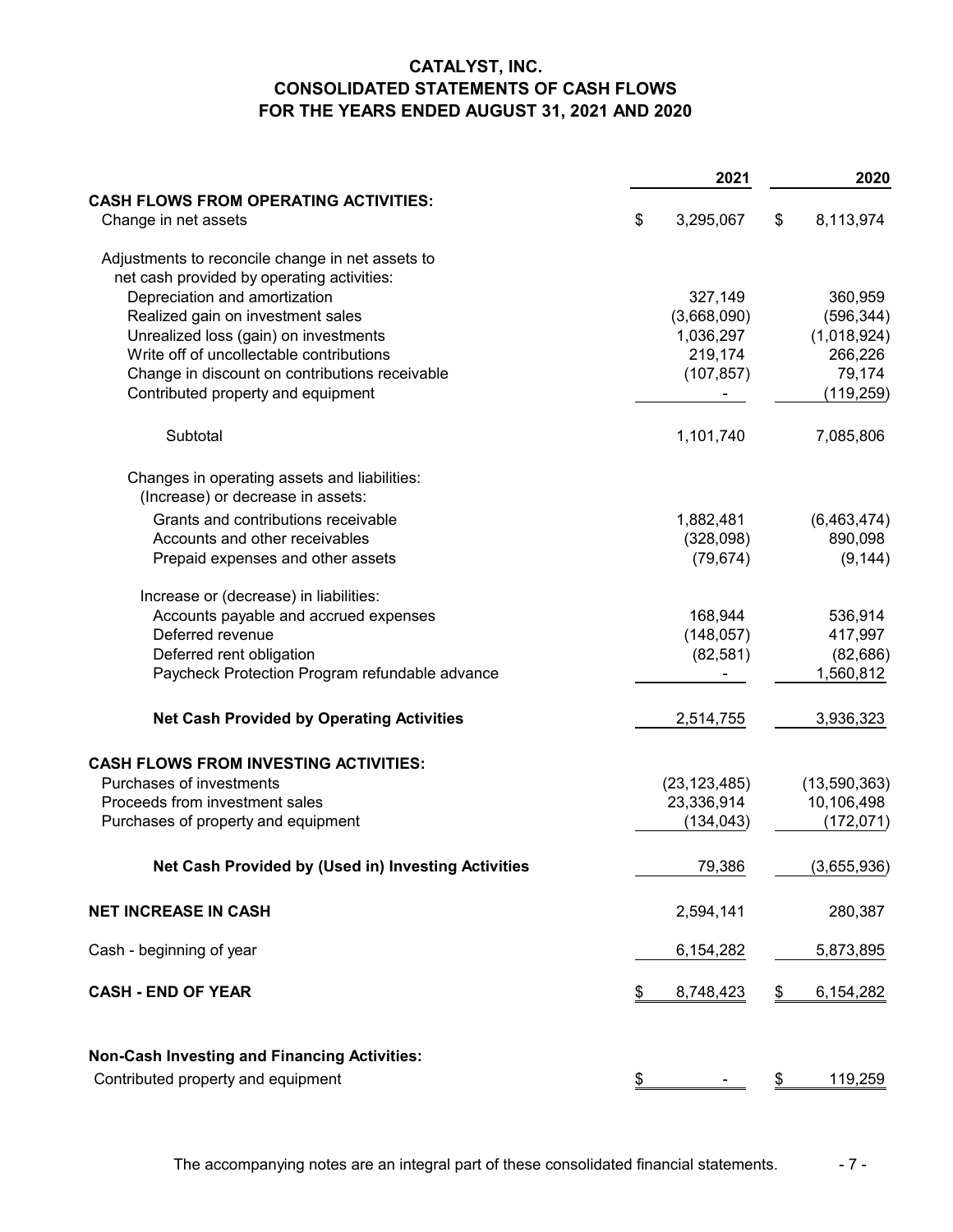# NOTE 1 – ORGANIZATION AND NATURE OF ACTIVITIES

Catalyst Inc. is a leading nonprofit with a mission to accelerate progress for women through workplace inclusion. Catalyst Canada, Inc. ("Catalyst Canada") was incorporated on December 27, 2000 to fulfill the mission of Catalyst in Canada and is controlled by Catalyst Inc. Catalyst Europe AG ("Catalyst Europe") was incorporated on June 22, 2006 to fulfill the mission of Catalyst in Europe. Catalyst Australia Women Research and Consulting Limited ("Catalyst Australia") was incorporated on June 3, 2013 to fulfill the mission of Catalyst in Australia. The accompanying consolidated financial statements include the accounts of Catalyst Inc., Catalyst Canada, Catalyst Europe, Catalyst India, and Catalyst Australia (collectively, "Catalyst"). These entities are controlled by Catalyst Inc.

Descriptions of Catalyst's major programs and supporting services are as follows:

- National Education National Education fosters awareness and informs decision makers of the changing role and needs of women in the workplace by promoting Catalyst's mission of advancing women in business and the professions, Catalyst's research, and services. National Education also includes the execution of strategic plans to expand the reach of Catalyst's mission in the North American, European and Asian business communities.
- Global Brand and Strategic Communications The Global Brand and Strategic Communications Department creates and executes strategies to increase Catalyst's visibility globally by developing and strengthening its brand, products and services. The Department is responsible for editing, designing and producing all products, publications and collateral materials, and for building public education and awareness of Catalyst's work through media relations, marketing opportunities and social media campaigns, as well as initiatives like the Catalyst CEO Champions For Change.
- Research The Research team conducts applied research to promote gender, racial and ethnic inclusion in workplaces around the world. This research culminates in published studies that include findings from interviews, focus groups and surveys, as well as company best practices and recommendations for companies and firms creating equitable and inclusive workplaces for women and men. Catalyst conducts research globally and has produced reports specific to the United States, Canada, Europe, India, Australia, Japan and Mexico.
- Community and Convening The Community and Convening department is responsible for Catalyst's inperson and virtual convening and community engagement initiatives. It also include Recognition Programs, such as the largest annual Catalyst event – the Catalyst Awards Conference and Dinner, which brings together more than 2,000 individuals, including some of the most influential CEO's, business executives, world leaders, and media representatives.
- Learning and Advisory Services ("LAS") The LAS team is responsible for the development and delivery of fee-for-service workshops, programming, and advisory services designed to accelerate progress for women in the workplace and enhance workplace inclusion. Catalyst's offerings and solutions reach clients globally through individual awareness building, shifting mindsets and behaviors, and developing commitment to action plans. Foundational programs include the Men Advocating Real Change ("MARC") initiative, which meets men where they are to help build partnerships across gender, and Lead for Equity & Inclusion ("LEI") workshops (formerly Unconscious Bias to Inclusive Leadership "UBIL") and online/self-paced learning, which help individuals and leaders across levels learn how to overcome bias and foster greater workplace inclusion. Advisory Services fosters client impact through a variety of services, benefits, and activities, including strategic consulting engagements, specialized programming, and diagnostic tools. Through in-person and virtual workshops and a full suite of client programming, LAS solutions reach tens of thousands of individuals globally across a variety of supporter organizations.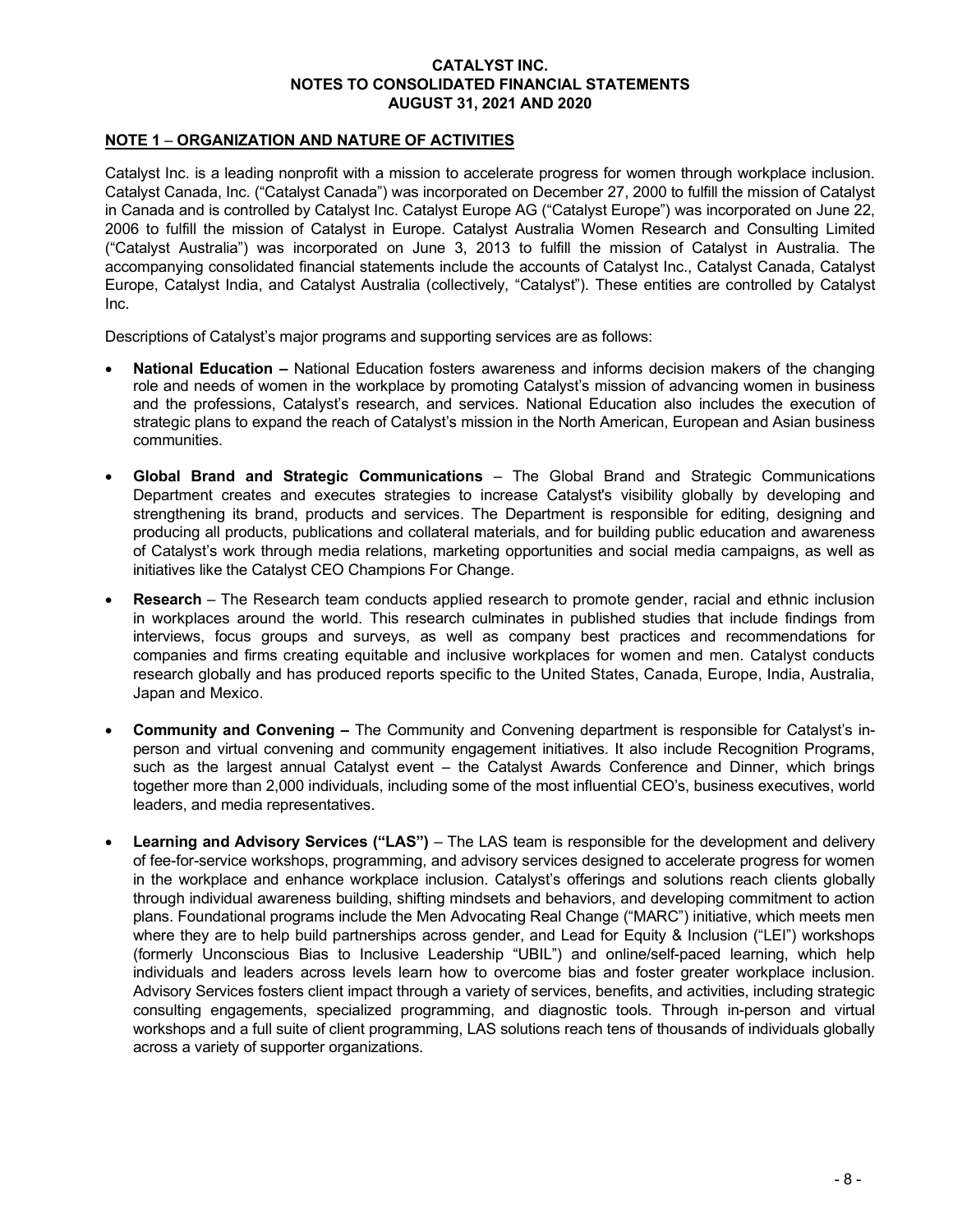# NOTE 1 – ORGANIZATION AND NATURE OF ACTIVITIES (Continued)

- Information Center and Services The Information Center responds to public queries on the topic of advancing women and building inclusive workplaces, and it creates knowledge products that increase understanding on topics related to diversity and inclusion. The Information Center provides efficient, valuable information to Catalyst donors, the media and those who formulate public policy.
- Finance and Administration Finance and Administration maintains operational, administrative and financial responsibility for Catalyst.
- Development Development enlists corporate, individual, governmental and foundation contributions for general support and special research projects. The department manages relationships with sponsors headquartered in the United States, Canada, Europe, and Australia.

# NOTE 2 – SUMMARY OF SIGNIFICANT ACCOUNTING POLICIES

- A. Catalyst's consolidated financial statements have been prepared on the accrual basis of accounting. Catalyst adheres to accounting principles generally accepted in the United States of America ("U.S. GAAP").
- B. The consolidated financial statements include the accounts of Catalyst Inc., Catalyst Canada, Catalyst Europe, Catalyst India and Catalyst Australia. Upon consolidation, all significant intercompany balances and transactions are eliminated.
- C. Contributions are recognized when the donor makes a promise to give to Catalyst that is, in substance, unconditional. Conditional contributions and promises to give, those with a measurable performance or other barrier and a right of return, are not recognized as support until the conditions on which they depend are substantially met.

Catalyst reports contributions as net assets without donor restrictions unless they are received with donor stipulations that limit the use of the donated assets; such assets are considered net assets with donor restrictions. When a donor restriction expires, that is, when a stipulated time restriction ends or purpose restriction is accomplished, net assets with donor restrictions are reclassified to net assets without donor restrictions and reported in the consolidated statements of activities as net assets released from restrictions. Net assets with donor restrictions were released from restrictions by incurring expenses and satisfying time restrictions, thereby satisfying the restricted purposes of providing program services as specified by the donors.

Catalyst reports gifts of cash and other assets as net assets with donor restrictions to be held in perpetuity when use by Catalyst is limited by donor-imposed stipulations that neither expire by the passage of time nor can be fulfilled or otherwise removed by actions of Catalyst. Earnings on the reserve fund component of certain net assets with donor restrictions to be held in perpetuity can be borrowed for research projects, as described in Note 8. Additionally, interest earned on net assets with donor restrictions to be held in perpetuity for research project centers can be used to support the activities on the research centers as described in Note 8.

Contributions are accounted for under Financial Accounting Standards Board ("FASB") Accounting Standards Update ("ASU") 2018-08, Clarifying the Scope and Accounting Guidance for Contributions Received and Contributions Made (Topic 958). As of August 31, 2021 and 2020, Catalyst had no conditional contributions that have not been recorded in the accompanying consolidated financial statements.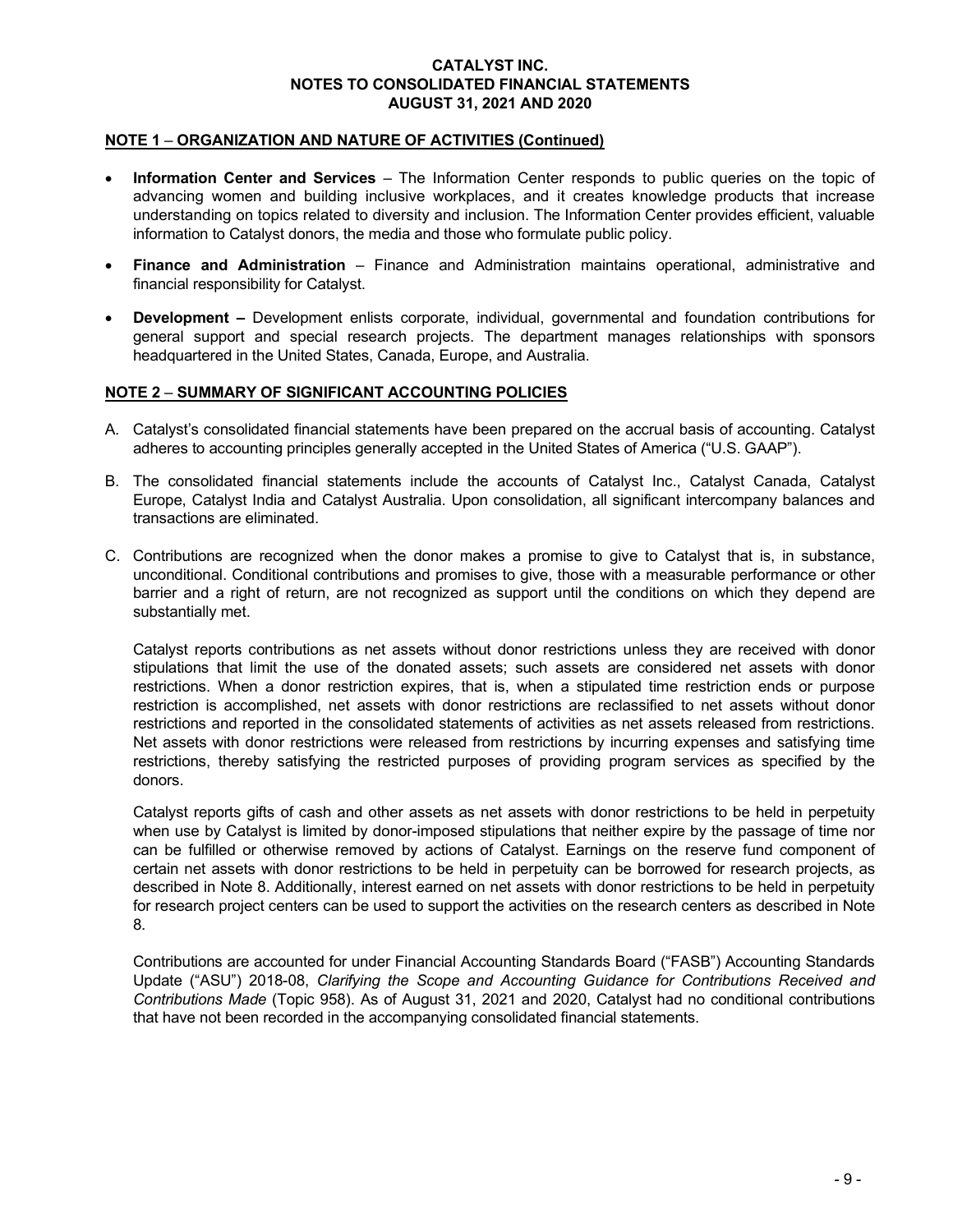# NOTE 2 – SUMMARY OF SIGNIFICANT ACCOUNTING POLICIES (Continued)

- D. Investments are stated at their fair values. Realized and unrealized gains and losses are recognized as changes in net assets in the period in which they occur and investment income is recognized as revenue in the period earned. In order to increase consistency and comparability in fair value measurements, a fair value hierarchy prioritizes observable and unobservable inputs used to measure fair value into three levels, as described below:
	- Level 1 Valuations for assets and liabilities that can be obtained from readily available active pricing sources for market transactions involving identical assets or liabilities.
	- Level 2 Valuations for assets and liabilities traded in less active dealer or broker markets. Valuations are obtained from third-party pricing services for similar assets or liabilities.
	- Level 3 Valuations for assets and liabilities that are derived from other valuation methodologies, including option pricing models, discounted cash flow models or similar techniques, and not based on market exchange, dealer, or broker-traded transactions.

The availability of observable market data is monitored to assess the appropriate classification of financial instruments within the fair value hierarchy. Changes in economic conditions or model-based valuation techniques may require the transfer of financial instruments from one fair value level to another. In such instances, the transfer is reported at the end of the reporting period.

Catalyst evaluates the significance of transfers between levels based upon the nature of the financial instrument and the size of the transfer relative to total net assets. For the years ended August 31, 2021 and 2020, there were no transfers.

Fair value measurements are based on the price that would be received to sell an asset or paid to transfer a liability in an orderly transaction between market participants at the measurement date. In order to increase consistency and comparability in fair value measurements, a fair value hierarchy prioritizes observable and unobservable inputs used to measure fair value into the three levels described above.

- E. Donated services are recognized in the consolidated financial statements if the services enhance or create non-financial assets or require specialized skills and are provided by individuals possessing those skills and would typically need to be purchased if not provided by donation. Donated goods or contributions of use of facilities are recognized at their estimated fair value.
- F. Catalyst has determined that an allowance of \$267,298 and \$267,028, respectively, was necessary for uncollectible grants and contributions receivable and no allowance for accounts and other receivables was necessary as of August 31, 2021 and 2020. Such estimates are based on management's assessments of the creditworthiness of its donors, the aged basis of its receivables, as well as current economic conditions and historical information.
- G. Catalyst considers all highly liquid investments with maturities of three months or less when acquired, to be cash equivalents, except for cash and money market funds contained in Catalyst's investment portfolio.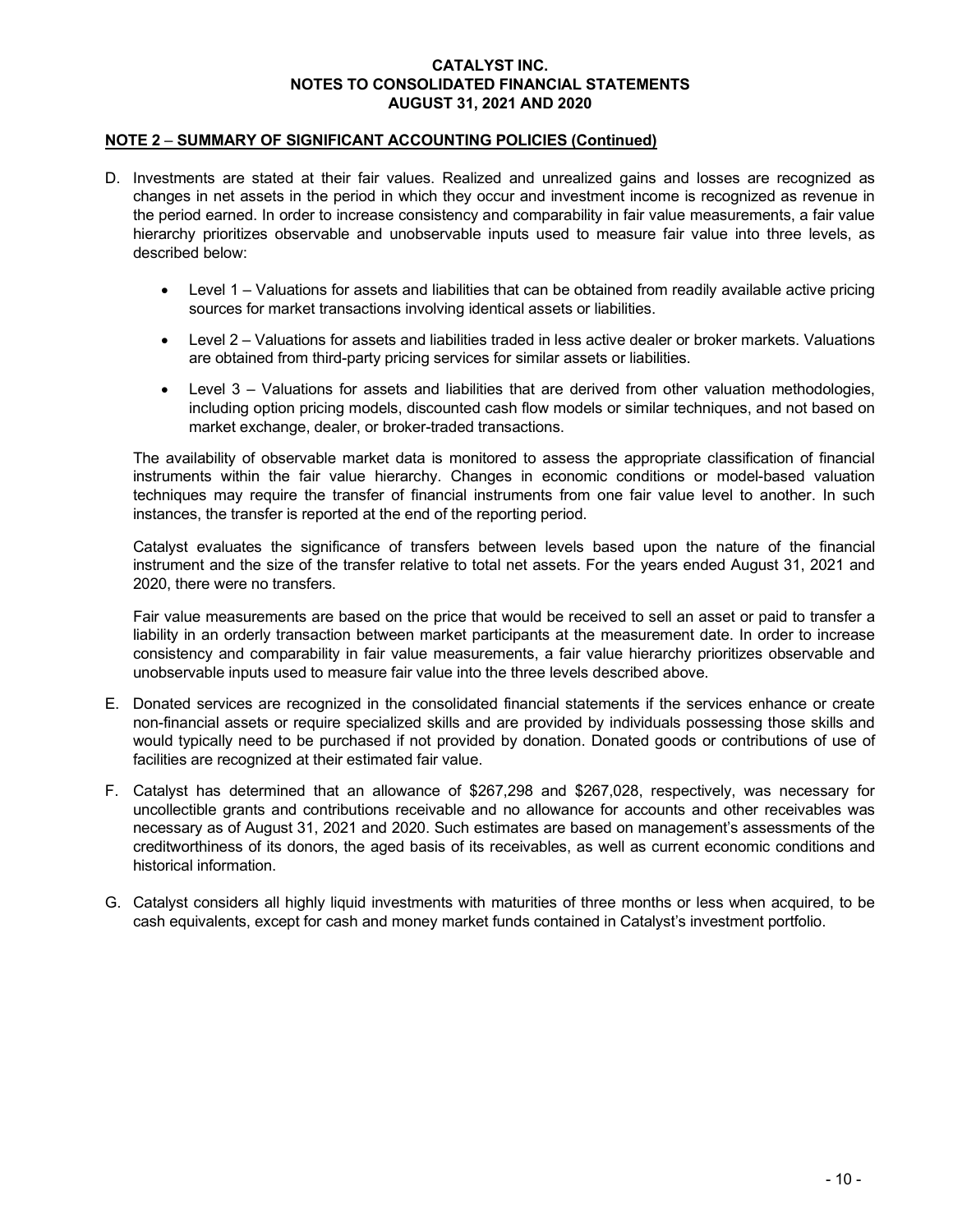# NOTE 2 – SUMMARY OF SIGNIFICANT ACCOUNTING POLICIES (Continued)

H. Property and equipment is stated at cost less accumulated depreciation or amortization. These amounts do not purport to represent replacement or realizable values. Catalyst capitalizes all owned property and equipment having a useful life of greater than three years and a cost of more than \$1,000. Depreciation is provided on a straight-line basis over the estimated useful lives of the assets. Leasehold improvements are amortized over the lesser of the useful lives of the improvements or the term of the applicable lease.

Contributed property and equipment is recorded at fair value on the date of donation. When donors stipulate restrictions on the use of the assets, such contributions are recorded as support with donor restrictions. In the absence of such stipulations, contributions of property and equipment are recorded as support without donor restrictions. During the years ended August 31, 2021 and 2020, Catalyst received \$0 and \$119,259 of contributed computer equipment, respectively.

- I. Catalyst leases real property under operating leases at various dates in the future. Since the rent payments increase over time, Catalyst records an adjustment to rent expense each year to reflect its straight-lining policy. Straight-lining of rent gives rise to a timing difference that is reflected as deferred rent obligation in the accompanying consolidated statements of financial position. The annual adjustment recorded for the years ended August 31, 2021 and 2020 decreased the deferred rent obligation by \$82,581 and \$82,686, respectively.
- J. Catalyst receives cash in advance of special events that are to be held after the date of the consolidated statements of financial position. It is Catalyst's policy to record the contribution portion of the events as revenue when received and the exchange portion as deferred revenue until earned. Deferred revenue balances also include special event, advisory fee, honoraria and miscellaneous receipts applicable to the next fiscal year.
- K. Program service revenue is accounted for under FASB ASU 2014-09, "Revenue from Contracts with Customers" (Topic 606). Program service revenue is recognized and recorded at the time a service is performed. Such services include consulting services, workshops, and conferences. Receivables are due in full when billed and revenue is recognized as performance obligations are satisfied. Performance obligations are determined based on the nature of the services provided by Catalyst in accordance with the contract. Revenue for performance obligations satisfied over time is recognized as the services are provided. This method depicts the transfer of services over the term of the performance obligation based on the inputs needed to satisfy the obligation. Catalyst measures the performance obligation from the beginning of the next month or day to the point when it is no longer required to provide services under the contract or has met the requirements to bill for the services provided, which is generally at the end of each month or period of time allowed based on the government agencies' stipulations.

All performance obligations relate to contracts with a duration of less than one year, therefore, there are no performance obligations or contract balances that are unsatisfied as of August 31, 2021 and 2020. The performance obligations for these contracts are completed when the service is completed and upon submission of the invoice. Catalyst determines the transaction price based on contracts for services provided.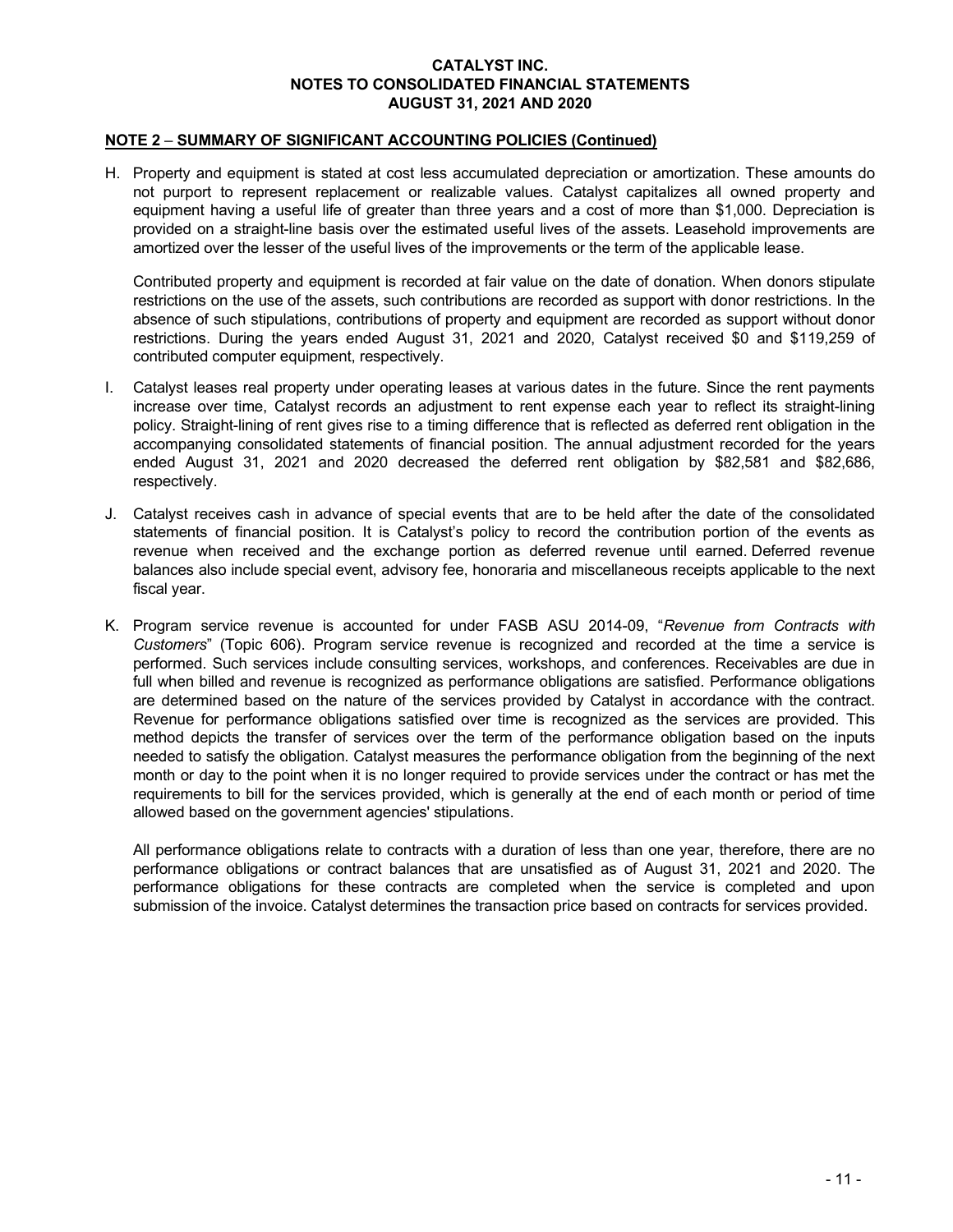# NOTE 2 – SUMMARY OF SIGNIFICANT ACCOUNTING POLICIES (Continued)

Program service revenue consists of the revenues for the following programs for the years ended August 31:

|                                                |   | 2021      | 2020          |
|------------------------------------------------|---|-----------|---------------|
| Consulting income                              | S | 539.988   | \$<br>380,776 |
| Conference and other events                    |   | 1,843,506 | 236,694       |
| Honoraria and other                            |   | 802.861   | 427.511       |
| LEI (formerly UBIL) Workshops and Site License |   | 2,108,561 | 663.545       |
| <b>MARC Workshops</b>                          |   | 1.334.205 | 1,757,733     |
|                                                |   | 6.629.121 | 3,466,259     |

- L. All elements of financial statements for Catalyst Canada, Catalyst Europe, and Catalyst Australia are translated by using a currency exchange rate. For assets and liabilities, the exchange rate as of the consolidated statement of financial position date is used. For revenues, support and expenses, an average exchange rate for the period is used. As of August 31, 2021 and 2020, the accumulated adjustments to net assets related to currency exchange rates amounted to a (decrease) increase in net assets of approximately \$(65,000) and \$72,000, respectively. For the years ended August 31, 2021 and 2020, Catalyst incurred a foreign exchange (loss) gain of approximately \$(11,000) and \$32,000, respectively. Through February 23, 2022, there are no significant exchange rate changes.
- M. The direct costs of special events include expenses for the benefit of the donor and are included net of contribution revenue on the accompanying consolidated statements of activities. For example, meals and facilities rental are considered direct costs of special events.
- N. The costs of providing various programs and other activities have been summarized on a functional basis in the consolidated statements of activities. Accordingly, certain costs have been allocated among the programs and supporting services benefited.

The consolidated financial statements report certain categories of expenses that are attributed to more than one program or supporting function. Therefore, expenses require allocation on a reasonable basis that is consistently applied. The expenses that are allocated include occupancy, depreciation and amortization, which are allocated on a square footage basis, as well as salaries and wages, benefits, payroll taxes, professional fees, office expenses, meetings, conferences and travel, and other, which are allocated on the basis of estimates of time and effort.

O. The preparation of consolidated financial statements in conformity with U.S. GAAP requires management to make estimates and assumptions that affect certain reported amounts and disclosures at the date of the consolidated financial statements. Actual results could differ from those estimates.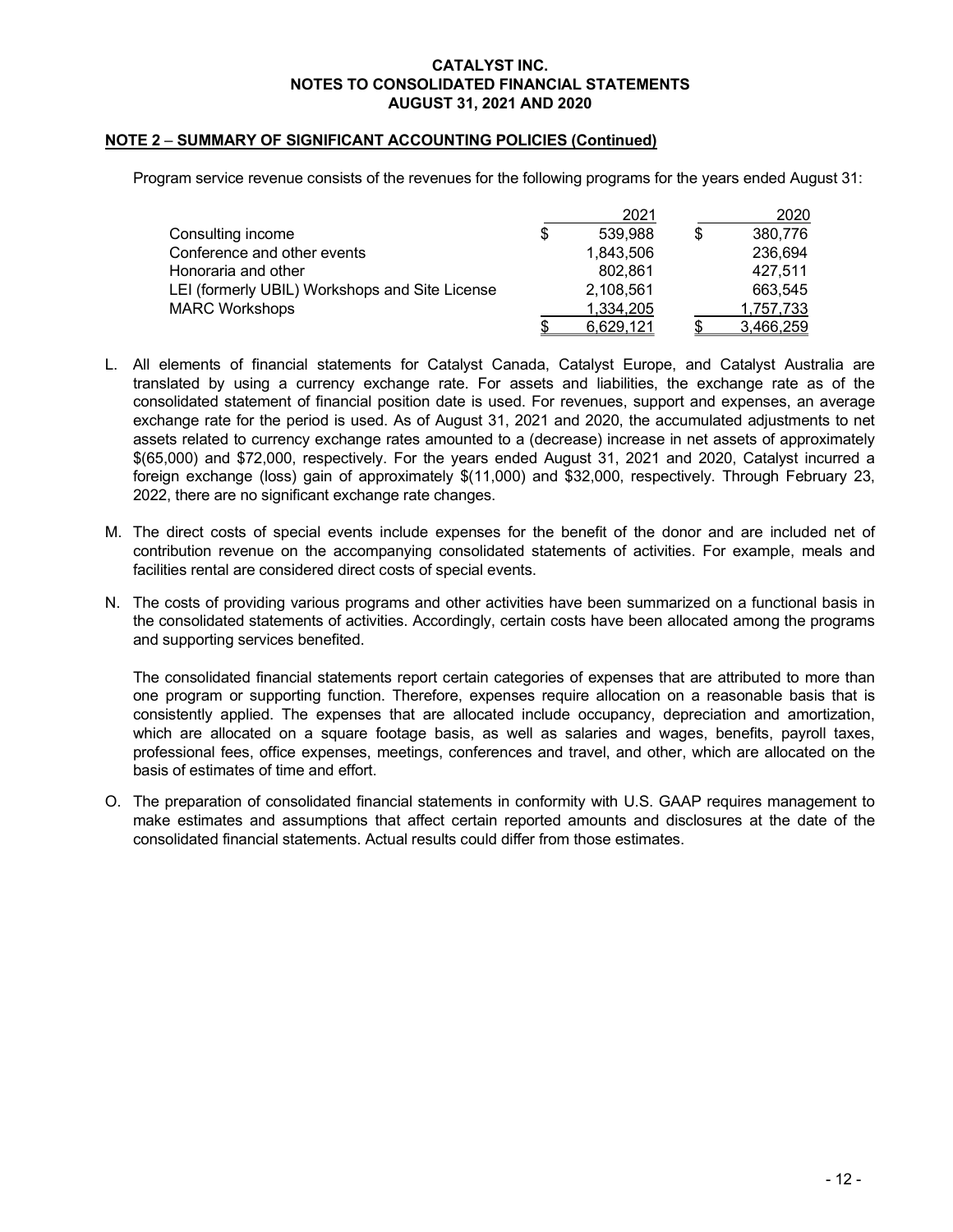# NOTE 3 – LIQUIDITY AND AVAILABILITY OF RESOURCES

Catalyst regularly monitors liquidity required to meet its operating needs and other contractual commitments, while also striving to maximize the investment of its available funds. Catalyst has various sources of liquidity at its disposal, including cash and cash equivalents, marketable and equity securities.

For purposes of analyzing resources available to meet general expenditures over a 12-month period, Catalyst considers all expenditures related to its ongoing activities of research, consulting, as well as the conduct of services undertaken to support those activities, to be general expenditures. Donor restricted funds for various programs are considered available for the general expenditures to conduct those programs.

In addition to financial assets available to meet general expenditures over the next 12 months, Catalyst operates with a balanced budget and anticipates collecting sufficient revenue to cover general expenditures not covered by donor-restricted resources. Refer to the consolidated statements of cash flows, which identifies the sources and uses of the organization's cash and shows positive cash generated by operations for fiscal years 2021 and 2020.

As of August 31, 2021 and 2020, the following tables show the total financial assets held by Catalyst and the amounts of those financial assets that could readily be made available within one year of the consolidated statements of financial position date to meet general expenditures:

| Financial assets at year-end                                                 | 2021             | 2020             |
|------------------------------------------------------------------------------|------------------|------------------|
| Cash                                                                         | \$<br>8,748,423  | \$<br>6,154,282  |
| Grants and contributions receivable, net                                     | 18.094.912       | 20,088,710       |
| Accounts and other receivables                                               | 838,754          | 510,656          |
| Investments                                                                  | 27,653,532       | 25,235,168       |
| Total financial assets                                                       | 55,335,621       | 51,988,816       |
| Less: Contributions receivable due in more than<br>one year, net of discount | (10, 774, 123)   | (13,896,672)     |
| Less: Investments held for endowments                                        | (13,717,794)     | (13,023,302)     |
| Total financial assets at year-end                                           | \$<br>30.843.704 | \$<br>25.068.842 |

#### NOTE 4 – GRANTS AND CONTRIBUTIONS RECEIVABLE, NET

Grants and contributions receivable consist of the following as of August 31:

|                                                | 2021             | 2020            |
|------------------------------------------------|------------------|-----------------|
| Amounts due in less than one year              | \$<br>7,588,087  | \$<br>6,459,066 |
| Amounts due in one to five years               | 11,063,841       | 14,294,248      |
|                                                | 18,651,928       | 20,753,314      |
| Less: Allowance for doubtful accounts          | (267,298)        | (267,028)       |
| Less: Discount on long-term pledges receivable | (289, 718)       | (397,576)       |
| Grants and contributions receivable, net       | \$<br>18,094,912 | 20,088,710      |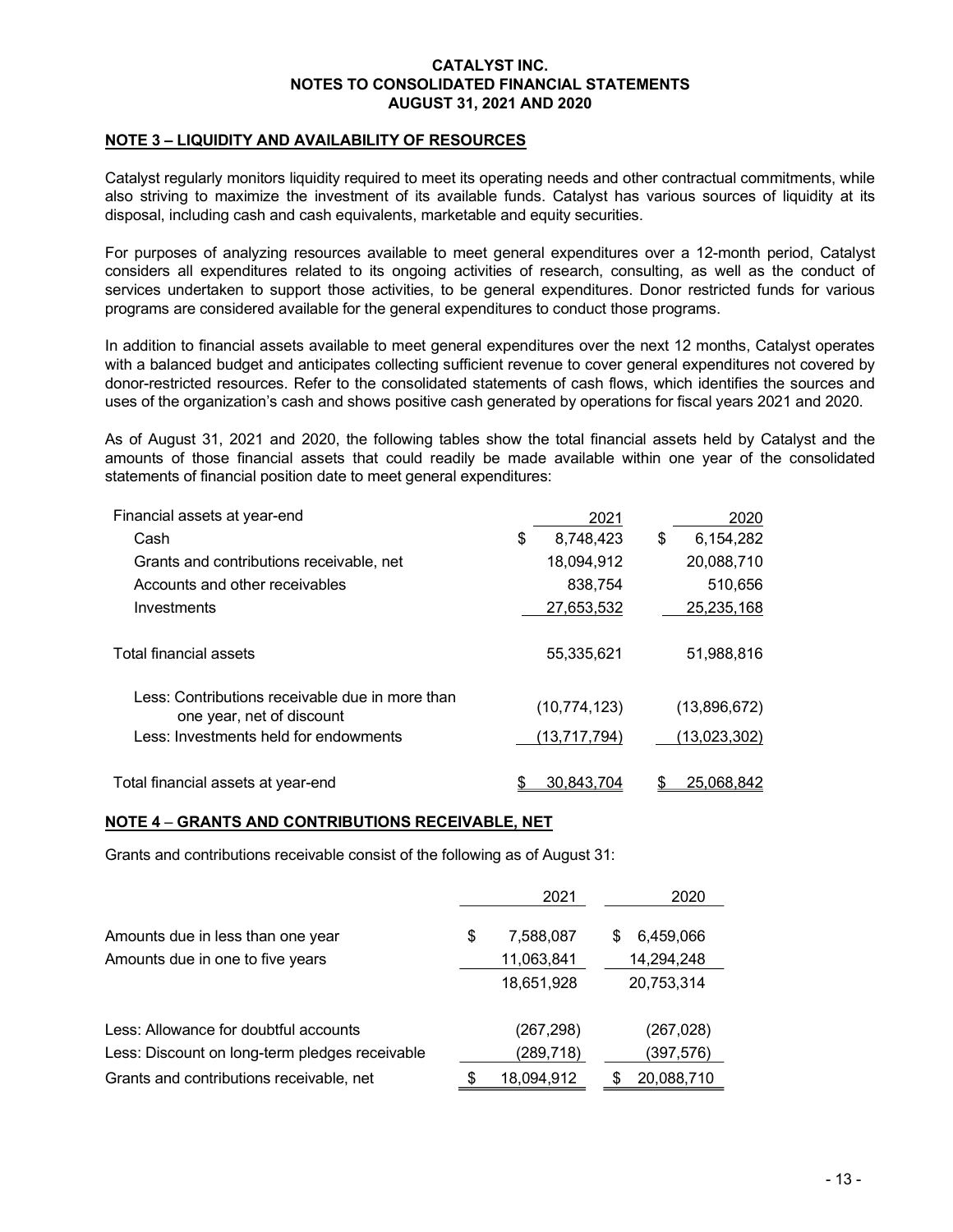# NOTE 5 – PROPERTY AND EQUIPMENT, NET

Property, equipment and leasehold improvements consist of the following as of August 31:

|                                                               | 2021                                    | 2020                                    | Estimated<br>Useful Life         |
|---------------------------------------------------------------|-----------------------------------------|-----------------------------------------|----------------------------------|
| Furniture and fixtures<br>Equipment<br>Leasehold improvements | 410,194<br>\$<br>1,954,692<br>1,535,054 | 409,200<br>\$<br>2,283,989<br>1,535,054 | 5 years<br>5 years<br>Lease term |
| Total cost                                                    | 3,899,940                               | 4,228,243                               |                                  |
| Less: accumulated depreciation and amortization               | (2,901,137)                             | (3,036,334)                             |                                  |
| Net book value                                                | 998,803                                 | 1,191,909                               |                                  |

Depreciation and amortization expense for the years ended August 31, 2021 and 2020 amounted to \$327,149 and \$360,959, respectively. During the years ended August 31, 2021 and 2020, \$462,346 and \$151,876 of fully depreciated equipment was written off.

# NOTE 6 – INVESTMENTS AND FAIR VALUE MEASUREMENTS

Investments consist of cash held for investment and financial assets carried at fair value at August 31, 2021 and are classified in the table below as follows:

|                                   | Level 1      | Level 2 | Total         |
|-----------------------------------|--------------|---------|---------------|
| Investments Carried at Fair Value |              |         |               |
| Mutual funds                      | \$26,327,891 | \$      | \$ 26,327,891 |
| Certificates of deposit           |              | 248.604 | 248,604       |
| Total investments at fair value   | 26,327,891   | 248,604 | 26,576,495    |
| Cash Investments Carried at Cost  | -            | -       | 1,077,037     |
| Total investments                 | 26,327,891   | 248,604 | 27,653,532    |

Investments consist of cash held for investment and financial assets carried at fair value at August 31, 2020 and are classified in the table below as follows:

|                                          | Level 1       | Level 2                        | Total         |
|------------------------------------------|---------------|--------------------------------|---------------|
| <b>Investments Carried at Fair Value</b> |               |                                |               |
| Mutual funds                             | \$ 20,278,381 | \$<br>$\overline{\phantom{0}}$ | \$ 20,278,381 |
| Certificates of deposit                  |               | 4,467,361                      | 4,467,361     |
| Total investments at fair value          | 20.278.381    | 4.467.361                      | 24,745,742    |
| Cash Investments Carried at Cost         |               |                                | 489,426       |
| Total investments                        | 20.278.381    | 4.467.361                      | 25,235,168    |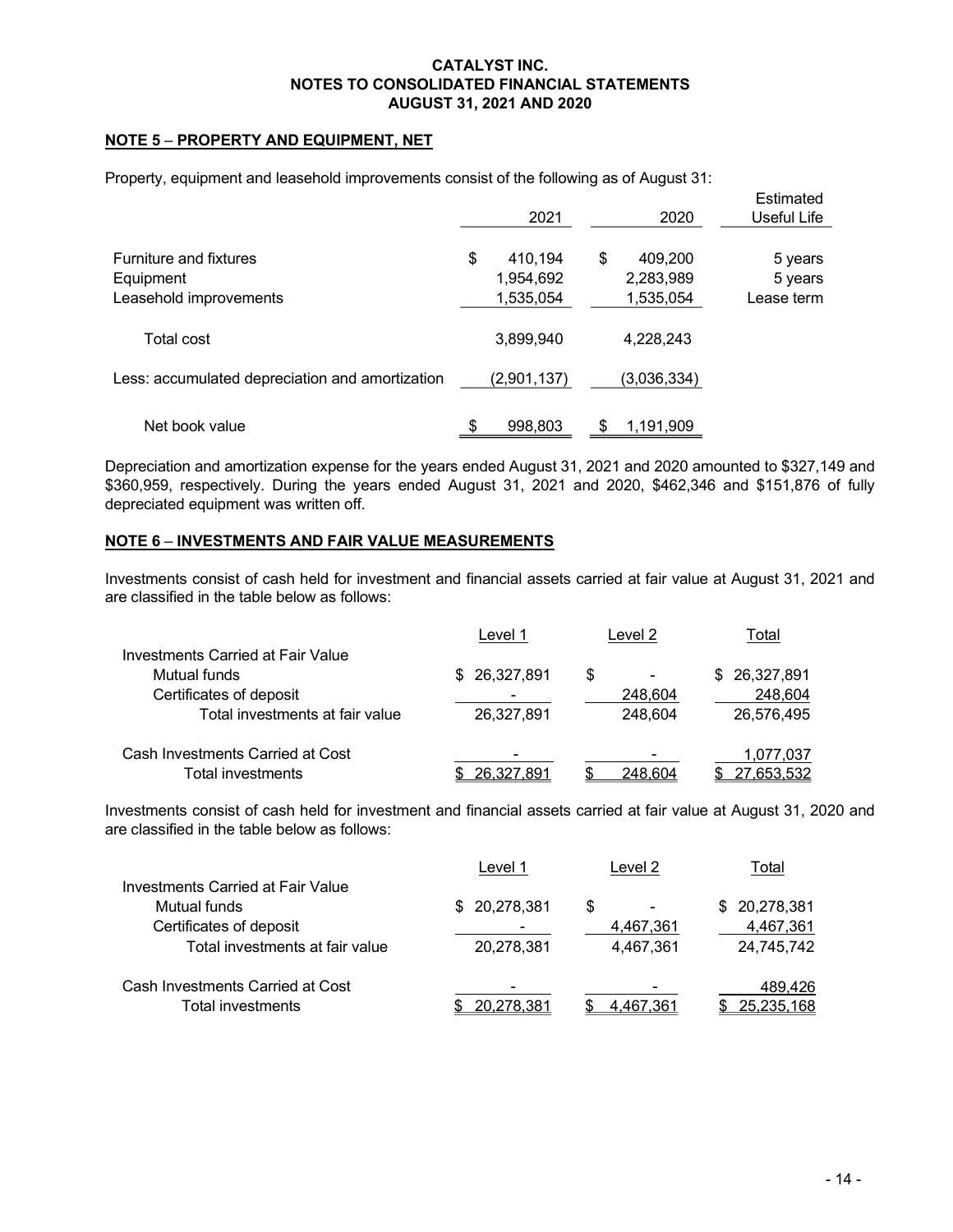# NOTE 6 – INVESTMENTS AND FAIR VALUE MEASUREMENTS (Continued)

Investment income consists of the following for the years ended August 31:

|                              |   | 2021        |   | 2020      |
|------------------------------|---|-------------|---|-----------|
| Realized gain                | S | 3,668,090   | S | 596.344   |
| Unrealized (loss) gain       |   | (1,036,297) |   | 1,018,924 |
| Interest and dividend income |   | 363.301     |   | 434.215   |
| Less: Investment fees        |   | (160,055)   |   | (120,654) |
|                              |   | 2,835,039   |   | 1,928,829 |

Investments, in general, are exposed to various risks, such as interest rate, credit and overall market volatility risks. Due to the level of risk associated with certain investment securities, it is reasonably possible that changes in the values of investment securities will occur in the near term and such changes could materially affect the amounts reported in the consolidated financial statements.

# NOTE 7 – PAYCHECK PROTECTION PROGRAM REFUNDABLE ADVANCE

On March 27, 2020, in response to COVID-19, the federal government passed the Coronavirus Aid, Relief, and Economic Security Act ("CARES Act"). Among many other provisions, to help businesses retain employees, the CARES Act provides relief to qualifying businesses through a program called the Paycheck Protection Program ("PPP"). Participating in the PPP enables the business to obtain a loan from the Small Business Administration ("SBA") sector of the government. If the proceeds from the loan are used for specified purposes, some or all of the loan can be forgiven. Catalyst applied for this loan through an SBA authorized lender. The loan, amounting to \$1,560,812, was approved and received on May 1, 2020.

In accounting for the terms of the PPP loan, Catalyst is guided by FASB Accounting Standards Codification ("ASC") topic 958-605 Revenue Recognition - Contributions. Accordingly, Catalyst has accounted for this under ASC 958-605 as a conditional contribution. As of August 31, 2020, \$1,560,812 was recorded as a refundable advance as the conditions are not met. For the year ended August 31, 2021, Catalyst met the conditions and recognized a contribution of \$1,560,812 in the accompanying consolidated statements of activities. Catalyst received full forgiveness on the loan on March 18, 2021.

During the year ended August 31, 2021, Catalyst applied for a second round PPP loan through an SBA authorized lender. The loan, amounting to \$1,560,812, was approved and received on March 14, 2021. As of August 31, 2021, the loan was recorded as a refundable advance. Subsequent to year end, Catalyst received full forgiveness on the loan on November 9, 2021.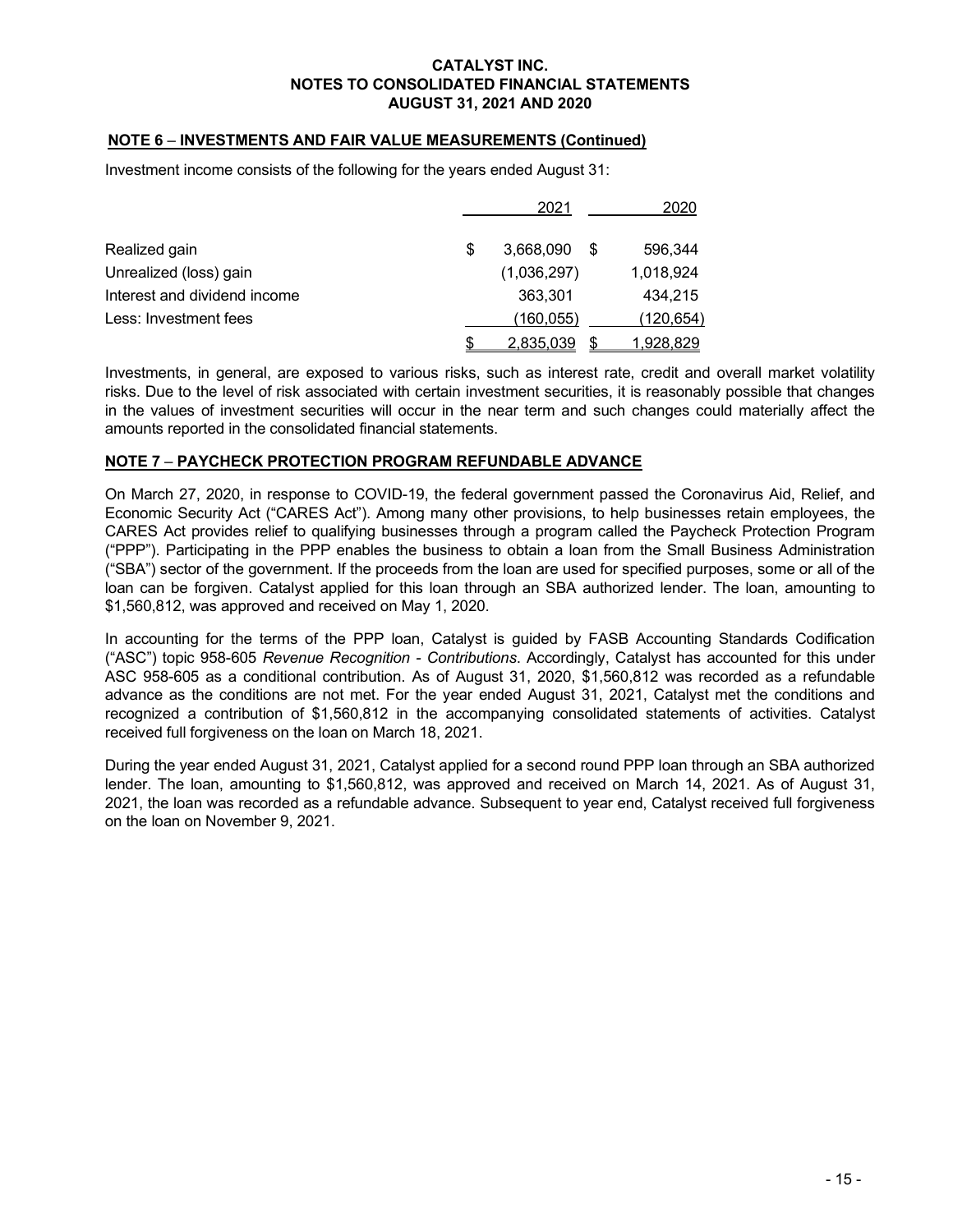# NOTE 8 – NET ASSETS

#### Net Assets with Donor Restrictions

Net assets with donor restrictions are restricted as follows as of August 31:

|                                                      | 2021            | 2020            |
|------------------------------------------------------|-----------------|-----------------|
|                                                      |                 |                 |
| Purpose Restricted:                                  |                 |                 |
| Major Gifts Campaign – Lead for Equity and Inclusion | \$<br>5,999,475 | 6,674,777<br>\$ |
| Major Gifts Campaign - MARC                          | 3,738,499       | 5,818,040       |
| Major Gifts Campaign - Future of Work                | 5,061,443       | 5,988,955       |
| Women on Board                                       | 324,392         | 648,076         |
| Major Gifts Campaign - Advancing Women               | 1,920,005       | 1,545,788       |
| Major Gifts Campaign - Global Expansion              | 173,906         | 204,331         |
| <b>MARC</b>                                          | 63,817          | 118,667         |
| Sponsorship                                          | 162,164         | 162,164         |
| Major Gifts Campaign - Women on Board                | 939,391         | 1,048,979       |
| Canada Honours 2021                                  | 279,951         |                 |
| Awards Dinner 2021 Sponsorship                       |                 | 150,000         |
| Miscellaneous (less than \$100,000)                  | 42,939          | 233,608         |
|                                                      | 18,705,982      | 22,593,385      |
| Time restricted                                      | 296,544         | 60,000          |
| Unappropriated endowment earnings                    | 3,697,519       | 4,003,027       |
| Felice N. Schwartz Endowment                         | 3,924,122       | 3,924,122       |
| Major Gift Campaign Endowment                        | 5,096,153       | 5,096,153       |
|                                                      | 12,717,794      | 13,023,302      |
|                                                      | \$31,720,320    | \$35,676,687    |

Net assets with donor restrictions of \$8,116,997 and \$6,513,765 were released from donor imposed restrictions by incurring expenses satisfying the restricted purposes or by occurrence of other events specified by donors during the years ended August 31, 2021 and 2020, respectively.

#### **Endowments**

During 1992, the "Felice N. Schwartz Reserve Fund for the Advancement of Women in Business and the Professions" was created. The principal amount of the fund may be borrowed on a short-term basis by Catalyst to complete research projects, which are of strategic importance, but lack complete funding, and to meet temporary cash flow needs. The income earned from invested principal will be used to grow the fund in line with inflation and to complete the financing of research projects for which the majority of funds have been raised. Borrowings from the principal and interest of this fund must be repaid. There were no borrowings from the fund for the years ended August 31, 2021 and 2020. During the year ended August 31, 2021, the Catalyst Board of Directors approved the appropriation \$1 million of accumulated earnings in excess of inflation in accordance with the donor letter.

In December 2010, the Major Gifts Campaign to fund the Longitudinal Research Initiative: Change Leadership Research Center, Career Pathways Research Center, Corporate Practices Research Center and Corporate Governance Research Center was established. The principal amount of the fund will remain intact. Once all the payments are received, the interest on the fund will support the activities of the four Research Centers. Expenditures will include salaries for the Research Center Leaders; Endowed Fellows and Scholars; Endowed Longitudinal Data Sets and Thought Leaders Convening Events. There was no spending for the years ended August 31, 2021 and 2020.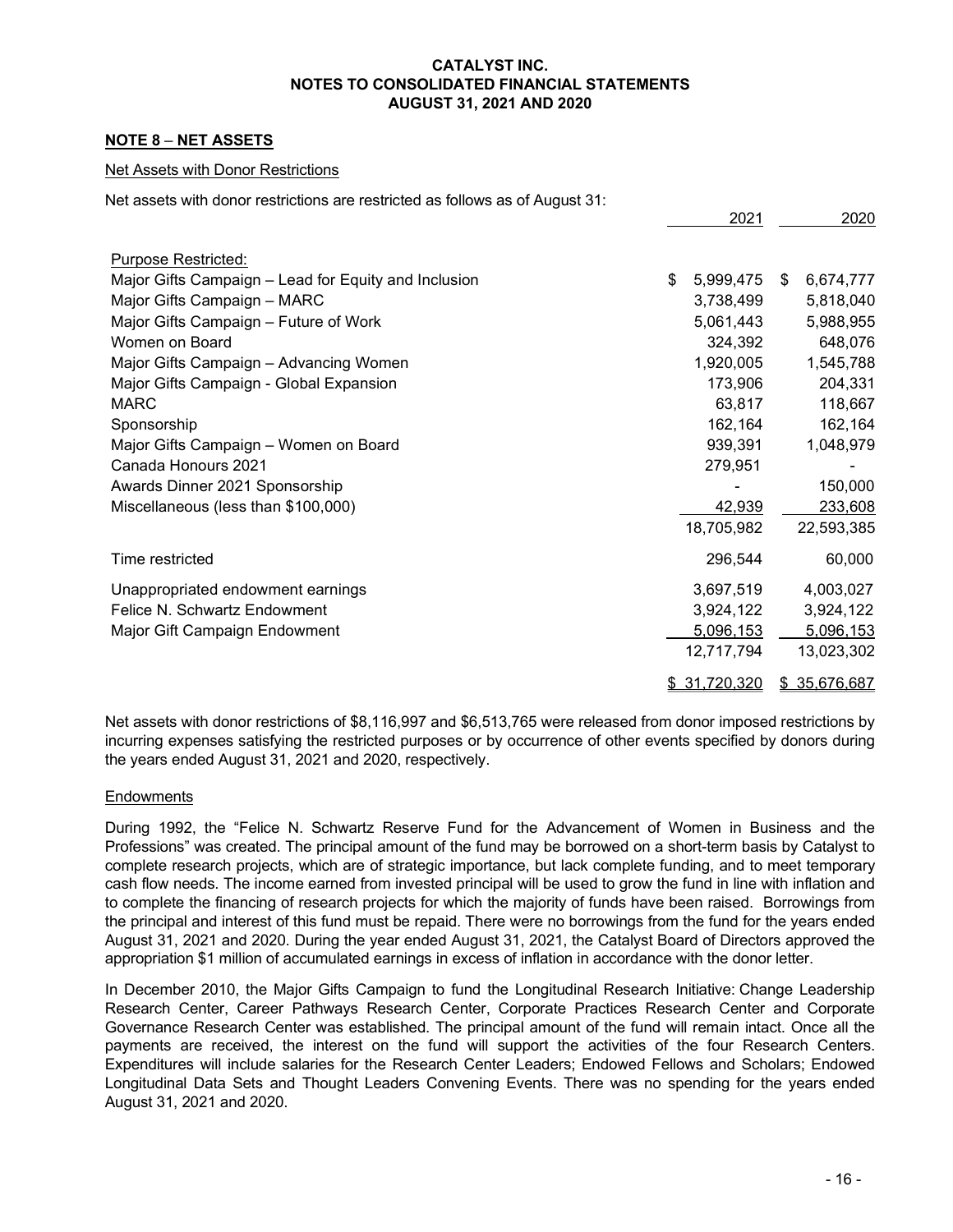# NOTE 8 – NET ASSETS (Continued)

Contributions made to the Major Gifts Campaign - Longitudinal Research Initiative through August 31, 2013, were allocated 70% for endowment and 30% as contributions with donor restrictions subject to purpose and time restrictions. For the years ended August 31, 2021 and 2020, contributions made to the Major Gifts Campaign - Longitudinal Research Initiative are allocated 50% for endowment and 50% as contributions with donor restrictions subject to purpose and time restrictions. All other Major Gift Campaign program contributions are restricted for purpose or time.

As required by U.S. GAAP, net assets associated with endowment funds are classified and reported based on the existence or absence of donor-imposed restrictions. Catalyst is subject to the Ohio-enacted version of the Uniform Prudent Management of Institutional Funds Act ("UPMIFA") in relation to its donor-restricted endowment funds. The Board of Directors of Catalyst has interpreted the Ohio-enacted version of UPMIFA as allowing Catalyst to appropriate for expenditure or accumulate so much of an endowment fund as Catalyst determines is prudent for the uses, benefits, purposes and duration for which the endowment fund is established, subject to the intent of the donor as expressed in the gift instrument. The earnings from the endowment funds shall be restricted until appropriated for expenditure by the Board of Directors.

The investment policy at Catalyst is intended to provide a strong base to support the operations and mission of Catalyst. Catalyst's investment objectives are to safeguard its assets and preserve the real purchasing power of its assets while earning investment returns that are commensurate with Catalyst's risk tolerance and sufficient to meet its operational requirements.

The following table summarizes changes in endowment net assets for the year ended August 31, 2021:

|                                                                        | Donor-Restricted Endowment Funds |                                      |    |                     |    |                                      |
|------------------------------------------------------------------------|----------------------------------|--------------------------------------|----|---------------------|----|--------------------------------------|
|                                                                        |                                  | Endowment<br>Earnings                |    | Endowment<br>Corpus |    | Total                                |
| Investment earnings<br>Amount appropriated<br>Total endowment activity | \$                               | 694.492<br>(1,000,000)<br>(305, 508) | \$ |                     | \$ | 694,492<br>(1,000,000)<br>(305, 508) |
| Endowment net assets,<br>beginning of year                             |                                  | 4,003,027                            |    | 9,020,275           |    | 13,023,302                           |
| Endowment net assets, end of year                                      |                                  | 3,697,519                            | ß. | 9,020,275           |    | 12,717,794                           |

The following table summarizes changes in endowment net assets for the year ended August 31, 2020:

|                                                 | Donor-Restricted Endowment Funds |                        |  |                     |   |                        |
|-------------------------------------------------|----------------------------------|------------------------|--|---------------------|---|------------------------|
|                                                 |                                  | Endowment<br>Earnings  |  | Endowment<br>Corpus |   | Total                  |
| Investment earnings<br>Total endowment activity |                                  | 1,441,998<br>1,441,998 |  |                     |   | 1,441,998<br>1,441,998 |
| Endowment net assets,<br>beginning of year      |                                  | 2,561,029              |  | 9,020,275           |   | 11,581,304             |
| Endowment net assets, end of year               |                                  | 4,003,027              |  | 9,020,275           | S | 13,023,302             |

Endowment net assets of \$13,717,794 and \$13,023,302 are included with investments and grants and contributions receivable on the consolidated statements of financial position as of August 31, 2021 and 2020, respectively.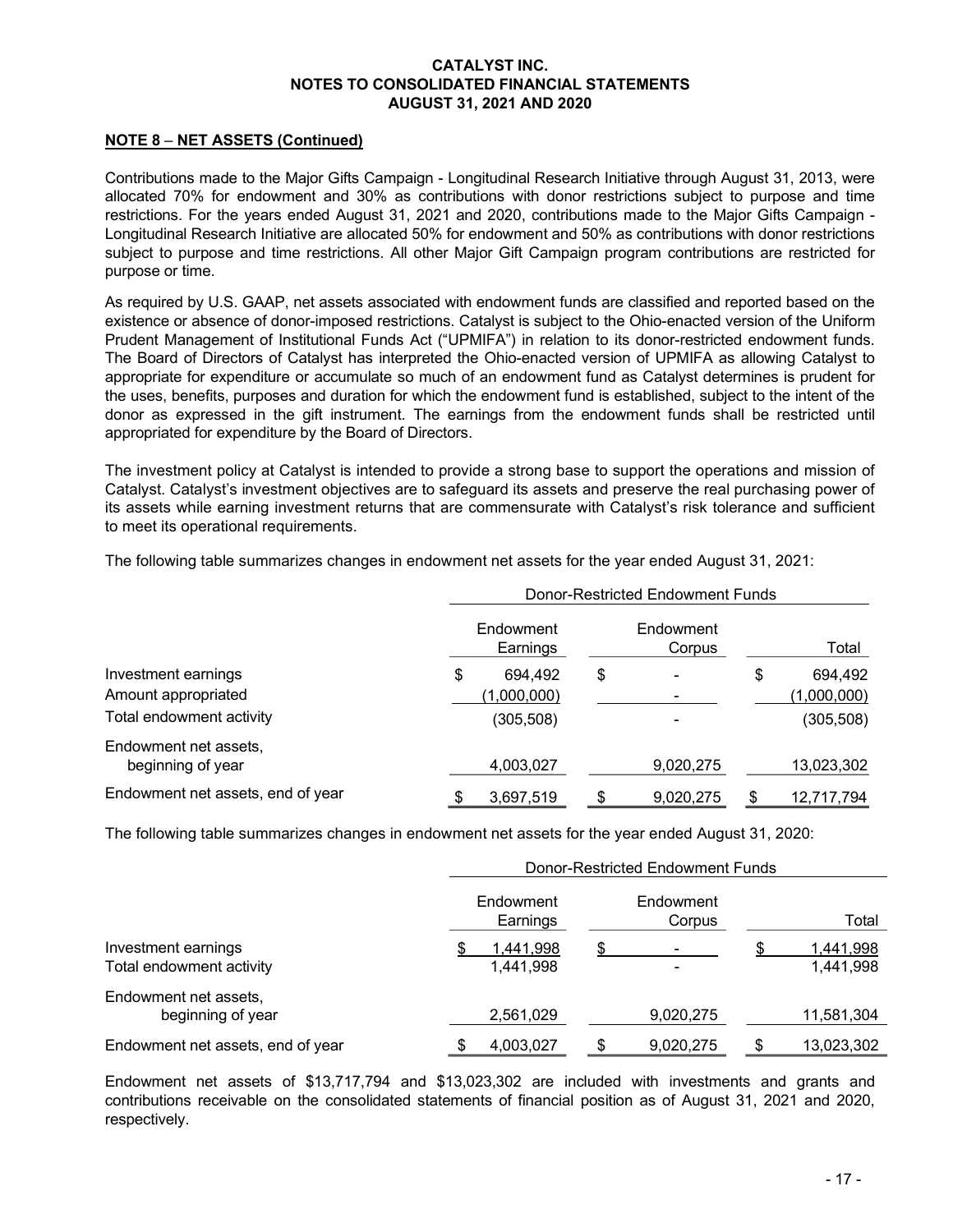# NOTE 8 – NET ASSETS (Continued)

From time to time, the fair value of assets associated with individual donor-restricted endowment funds may fall below the level that the donor requires Catalyst to retain as a fund of perpetual duration. Any deterioration of the fair value of assets associated with donor-restricted endowment funds that falls below the level the donor requires Catalyst to retain in perpetuity is to be reported in net assets with donor restrictions. There were no deficiencies for the years ended August 31, 2021 and 2020.

# NOTE 9 – DONATED SERVICES AND ASSETS AND RELATED PARTY

Catalyst received the following donated services and assets for the years ended August 31:

|                                |    | 2021           | 2020          |
|--------------------------------|----|----------------|---------------|
| Legal                          | \$ | 493.729        | \$<br>533,152 |
| Consulting                     |    | 416,866        | 361,915       |
| Capitalized computer equipment |    | $\blacksquare$ | 119,259       |
|                                | S  | 910,595        | 1,014,326     |

A member of Catalyst's Board of Directors is an attorney. For many years, her law firm has provided pro-bono legal services to Catalyst. For the years ended August 31, 2021 and 2020, Catalyst recorded contributed goods and services as noted above which are included in revenue, expenses and property and equipment for capitalized property and equipment in the accompanying consolidated financial statements.

# NOTE 10 – PENSION PLAN

Catalyst sponsors a defined contribution money purchase plan. Catalyst contributes 5% of compensation and employees are given the choice to contribute up to 5% of their compensation with Catalyst matching dollar for dollar up to limits established by the Internal Revenue Code. An employee becomes eligible to participate in the plan after one year of service. Total pension expense for the years ended August 31, 2021 and 2020 amounted to \$938,461 and \$778,927, respectively.

# NOTE 11 – COMMITMENTS AND CONTINGENCIES

- A. In October 2011, Catalyst entered into a lease agreement for office space, expiring in 2027, for its New York City headquarters. In connection with the lease, Catalyst received nine months of free rent and reimbursement from the landlord for leasehold improvements of approximately \$907,000. The reimbursement from the landlord for leasehold improvements, as well as the value of the nine months of free rent, have been recorded as a deferred rent obligation and are being amortized over the lease term. Rental expense for this space is recorded on a straight-line basis. The lease provides for an escalation based on operating costs.
- B. Catalyst Canada has a lease for office space which expires on April 30, 2023. In connection with the lease, Catalyst Canada received three months of free rent that has been recorded as a deferred rent obligation and is being amortized over the lease term. Under the lease, Catalyst Canada is obligated to pay for rent and other occupancy costs.
- C. Catalyst is obligated, pursuant to lease agreements, to future minimum annual lease payments for the years ended after August 31, 2021, as follows:

| 2022       | \$<br>803.199   |
|------------|-----------------|
| 2023       | 791,949         |
| 2024       | 745,216         |
| 2025       | 745,216         |
| 2026       | 745,216         |
| Thereafter | 683,115         |
|            | \$<br>4,513,911 |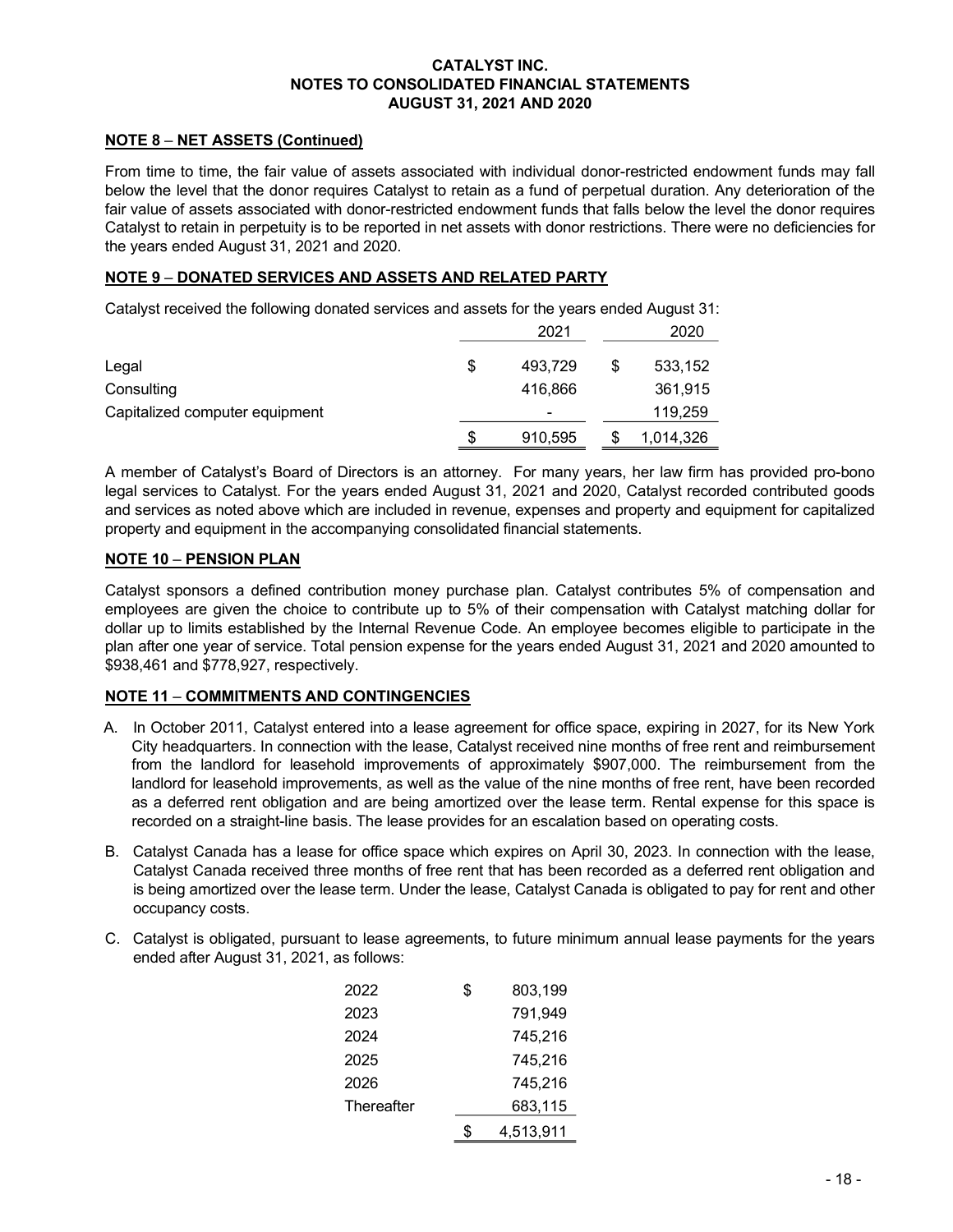# NOTE 11 – COMMITMENTS AND CONTINGENCIES (Continued)

Occupancy expense for the years ended August 31, 2021 and 2020, amounted to \$831,478 and \$871,628, respectively.

- D. Catalyst holds a Letter of Credit in connection with occupancy of the leased office space at 120 Wall Street in New York City. The Letter of Credit allows up to \$250,000 to be borrowed. As of August 31, 2021 and 2020, the landlord has the right to draw down \$112,086 against the Letter of Credit.
- E. Catalyst Inc. is exempt from federal income taxes under Section 501(c)(3) of the Internal Revenue Code and has been classified as an organization that is not a private foundation under Section 509(a). Catalyst Canada was incorporated under the Canada Corporations Act as a not-for-profit organization and is exempt from tax under paragraph 149(I)(1) of the Income Tax Act. Catalyst Australia was incorporated under the Corporations Act of 2001 as a not-for-profit organization and is exempt from tax under Division 50 of The Income Tax Assessment Act 1997. Catalyst India and Catalyst Europe were subject to local income taxes and income tax expenses amounting to \$8,606 and \$0 during the years ended August 31, 2021 and 2020, respectively.

Catalyst Inc. believes that it has no uncertain tax positions as of August 31, 2021 and 2020 in accordance with FASB ASC Topic 740, Income Taxes, which provides standards for establishing and classifying any tax provisions for uncertain tax positions.

F. The COVID-19 pandemic remains a rapidly evolving situation. The extent of the impact of COVID-19 on Catalyst's business and financial results will depend on future developments, including the duration and spread of the outbreak. Due to the rapidly changing business environment, unprecedented market volatility, and other circumstances resulting from the COVID-19 pandemic, Catalyst is currently unable to fully determine the extent of COVID-19's impact on its business in future periods.

Under the CARES Act, certain payroll tax deferrals have been granted to companies. Included in the payroll tax deferral is the Federal Insurance Contributions Act ("FICA") tax. Catalyst has decided to defer the employer portion of the FICA tax which amounted to approximately \$250,000 and \$68,000 as of August 31, 2021 and 2020, respectively, and is included in accounts payable and accrued expenses. Under the CARES Act the deferred amount would be due in two equal installments on December 31, 2021 and December 31, 2022.

# NOTE 12 – EMPLOYEE RETENTION CREDIT

During the year ended August 31, 2021, Catalyst benefited from credits related to the passage of the CARES Act on March 27, 2020, in response to the COVID-19 crisis. Under the CARES Act, Catalyst qualified for an Employee Retention Credit for revenue loss due to the COVID-19 crisis. As a result of the CARES Act, Catalyst recorded a total income of \$309,543 which is included in the accompanying consolidated statements of activities.

# NOTE 13 – CONCENTRATIONS OF CREDIT RISK

Cash and cash equivalents that potentially subject Catalyst to a concentration of credit risk include cash accounts with banks that exceed the Federal Deposit Insurance Corporation ("FDIC") insurance limits. Interest and noninterest bearing accounts are insured up to \$250,000 per depositor. As of August 31, 2021 and 2020, there was approximately \$4,963,000 and \$3,581,000, respectively, of cash and cash equivalents held by one bank that exceeded FDIC limits. Such excess includes outstanding checks. Canada Deposit Insurance Corporation ("CDIC") insurance limits of \$79,300 USD (which is 100,000 CAD) were exceeded by approximately \$2,260,000 and \$900,000 as of August 31, 2021 and 2020, respectively, at one bank. The Deposit Protection of Swiss Banks and Securities Dealers limits of deposits of up to \$110,200 USD (which is 100,000 CHF) were exceeded by approximately \$1,114,000 and \$738,000 as of August 31, 2021 and 2020, respectively, at one bank. Financial Claims Scheme in Australia limits deposits up to \$182,900 USD (which is 250,000 AUD). Catalyst Australia exceeded the limits by approximately \$367,000 and \$562,000 as of August 31, 2021 and 2020, respectively, at one bank.